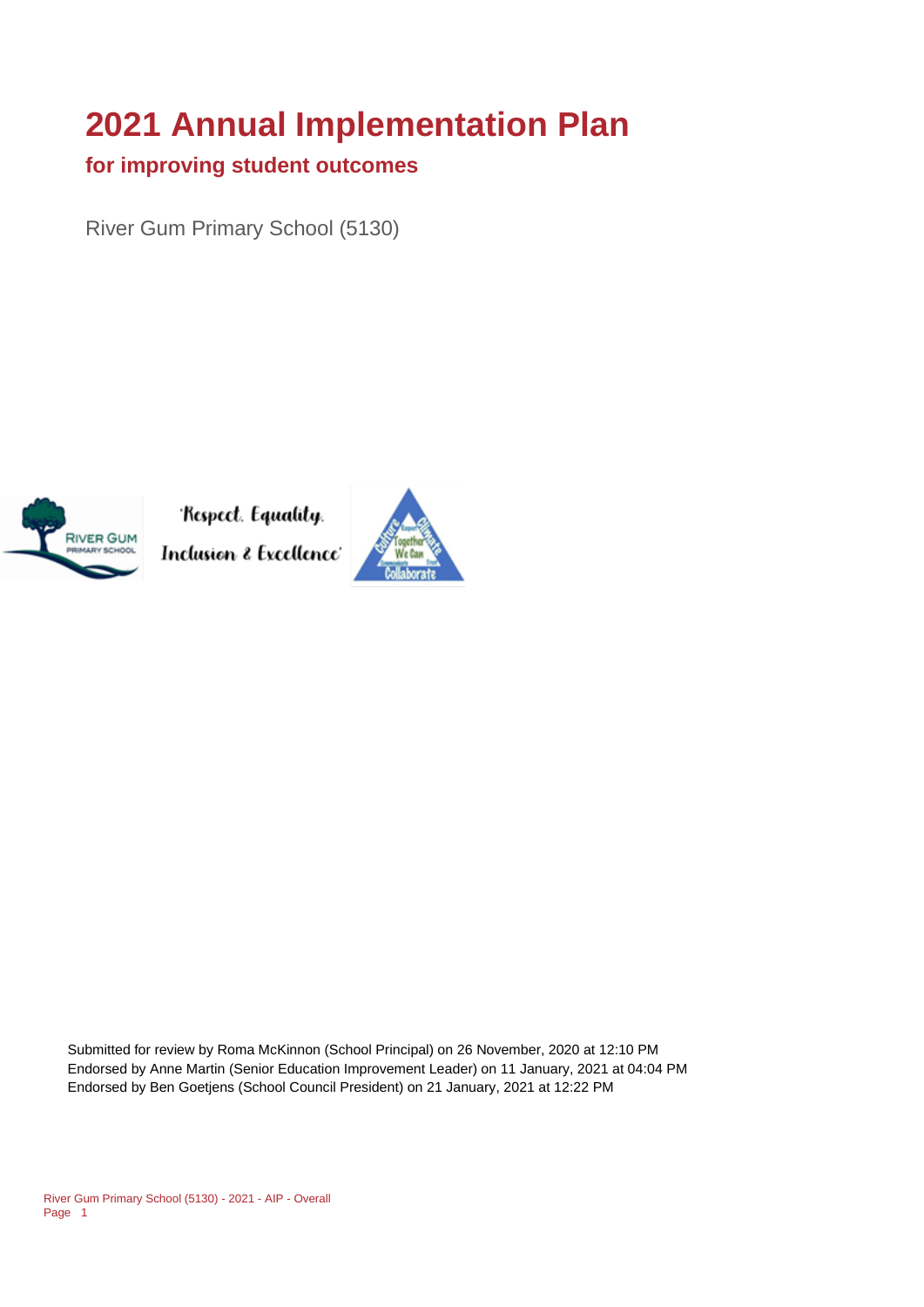## **Self-evaluation Summary - 2021**

|  |                                                  | <b>FISO Improvement Model Dimensions</b><br>The 6 High-impact Improvement Initiatives are highlighted below in red. | <b>Self-evaluation Level</b> |
|--|--------------------------------------------------|---------------------------------------------------------------------------------------------------------------------|------------------------------|
|  | (크<br>ਠ                                          | Building practice excellence                                                                                        | Evolving                     |
|  | $\equiv$<br>ౚఀ<br>lence<br>aching ar<br>learning | Curriculum planning and assessment                                                                                  | Evolving                     |
|  | Excell<br>teachi                                 | Evidence-based high-impact teaching strategies                                                                      | Evolving                     |
|  |                                                  | Evaluating impact on learning                                                                                       | Evolving                     |

|                            | Building leadership teams           | Evolving  |
|----------------------------|-------------------------------------|-----------|
|                            | Instructional and shared leadership | Evolving  |
| Professional<br>leadership | Strategic resource management       | Embedding |
|                            | Vision, values and culture          | Embedding |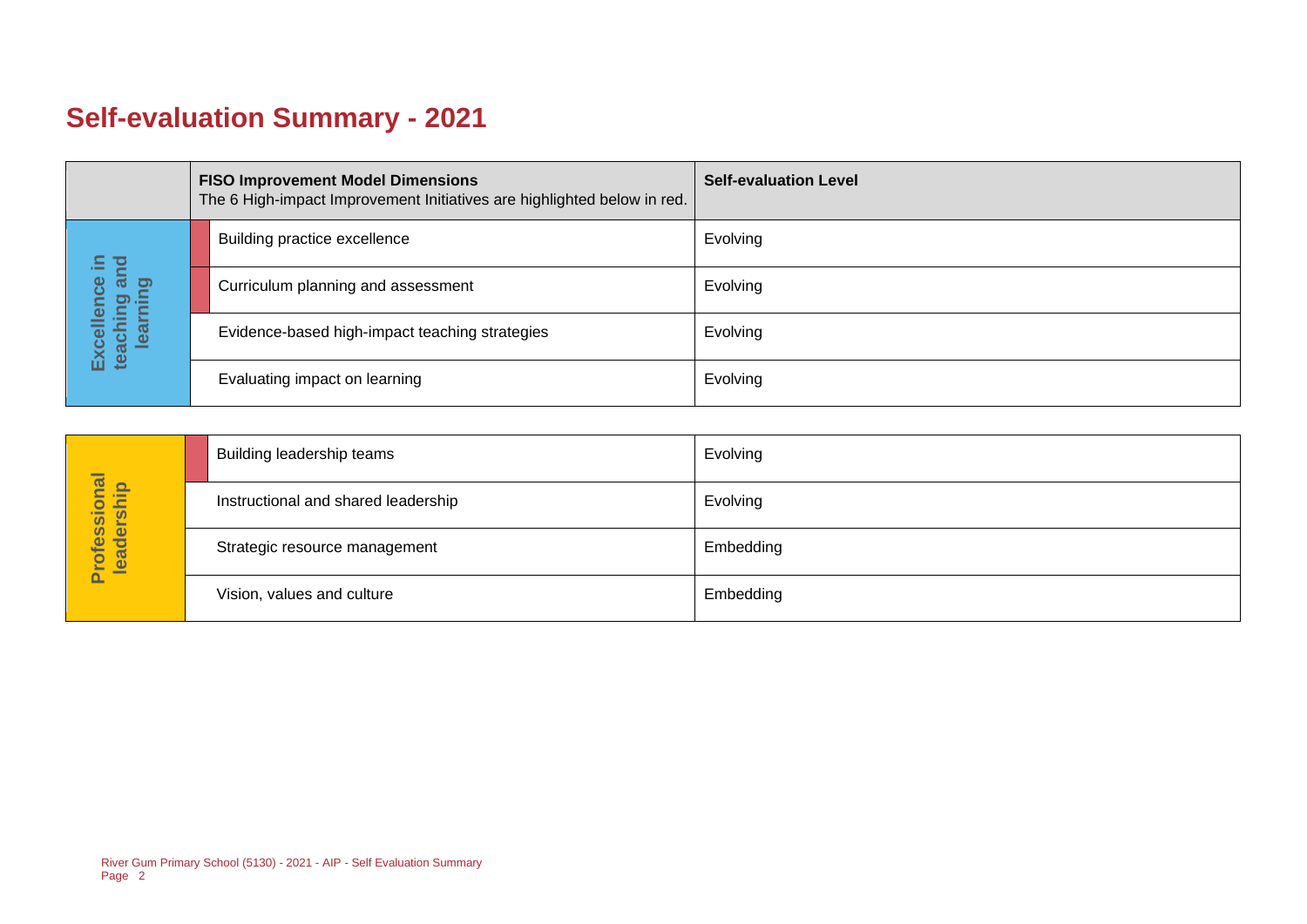| hate                                                 | Empowering students and building school pride | Evolving                         |
|------------------------------------------------------|-----------------------------------------------|----------------------------------|
| pui<br>►<br>۲<br>$\equiv$<br>ပ<br>声                  | Setting expectations and promoting inclusion  | Evolving                         |
| Φ<br>$\overline{\mathbf{e}}$<br><b>OSitiv</b><br>for | Health and wellbeing                          | Evolving                         |
|                                                      | Intellectual engagement and self-awareness    | Emerging moving towards Evolving |

| $\Xi$                                            | <b>Building communities</b>                  | Evolving |
|--------------------------------------------------|----------------------------------------------|----------|
| $\bullet$<br>$\boldsymbol{\omega}$<br><u>re</u>  | Global citizenship                           | Evolving |
| $\bullet$<br><b>GO</b><br>enga<br>$\bullet$<br>Ō | Networks with schools, services and agencies | Evolving |
|                                                  | Parents and carers as partners               | Evolving |

|                                        |                                                                        | Empowering students and building school pride                                                                                                                                                                                                                                                                                                                                                                                                                                                                                                                                                                                                                                                                                                                                                                | ⊏v∪ivi⊓g                                                                                                                                                                                                                                                                                                                                                                                                                                                                                                                                                                                                                                  |  |
|----------------------------------------|------------------------------------------------------------------------|--------------------------------------------------------------------------------------------------------------------------------------------------------------------------------------------------------------------------------------------------------------------------------------------------------------------------------------------------------------------------------------------------------------------------------------------------------------------------------------------------------------------------------------------------------------------------------------------------------------------------------------------------------------------------------------------------------------------------------------------------------------------------------------------------------------|-------------------------------------------------------------------------------------------------------------------------------------------------------------------------------------------------------------------------------------------------------------------------------------------------------------------------------------------------------------------------------------------------------------------------------------------------------------------------------------------------------------------------------------------------------------------------------------------------------------------------------------------|--|
| Positive climate<br>for learning       |                                                                        | Setting expectations and promoting inclusion                                                                                                                                                                                                                                                                                                                                                                                                                                                                                                                                                                                                                                                                                                                                                                 | Evolving                                                                                                                                                                                                                                                                                                                                                                                                                                                                                                                                                                                                                                  |  |
|                                        | Health and wellbeing                                                   |                                                                                                                                                                                                                                                                                                                                                                                                                                                                                                                                                                                                                                                                                                                                                                                                              | Evolving                                                                                                                                                                                                                                                                                                                                                                                                                                                                                                                                                                                                                                  |  |
|                                        | Intellectual engagement and self-awareness                             |                                                                                                                                                                                                                                                                                                                                                                                                                                                                                                                                                                                                                                                                                                                                                                                                              | <b>Emerging moving towards Evolving</b>                                                                                                                                                                                                                                                                                                                                                                                                                                                                                                                                                                                                   |  |
|                                        |                                                                        |                                                                                                                                                                                                                                                                                                                                                                                                                                                                                                                                                                                                                                                                                                                                                                                                              |                                                                                                                                                                                                                                                                                                                                                                                                                                                                                                                                                                                                                                           |  |
|                                        | <b>Building communities</b>                                            |                                                                                                                                                                                                                                                                                                                                                                                                                                                                                                                                                                                                                                                                                                                                                                                                              | Evolving                                                                                                                                                                                                                                                                                                                                                                                                                                                                                                                                                                                                                                  |  |
|                                        | Global citizenship                                                     |                                                                                                                                                                                                                                                                                                                                                                                                                                                                                                                                                                                                                                                                                                                                                                                                              | Evolving                                                                                                                                                                                                                                                                                                                                                                                                                                                                                                                                                                                                                                  |  |
| engagement in<br>Community<br>learning |                                                                        | Networks with schools, services and agencies                                                                                                                                                                                                                                                                                                                                                                                                                                                                                                                                                                                                                                                                                                                                                                 | Evolving                                                                                                                                                                                                                                                                                                                                                                                                                                                                                                                                                                                                                                  |  |
|                                        | Parents and carers as partners                                         |                                                                                                                                                                                                                                                                                                                                                                                                                                                                                                                                                                                                                                                                                                                                                                                                              | Evolving                                                                                                                                                                                                                                                                                                                                                                                                                                                                                                                                                                                                                                  |  |
|                                        |                                                                        |                                                                                                                                                                                                                                                                                                                                                                                                                                                                                                                                                                                                                                                                                                                                                                                                              |                                                                                                                                                                                                                                                                                                                                                                                                                                                                                                                                                                                                                                           |  |
|                                        | Enter your reflective comments                                         | would like to keep moving forwards into 2021.                                                                                                                                                                                                                                                                                                                                                                                                                                                                                                                                                                                                                                                                                                                                                                | In 2020 due to Covid-19, we have been unable to use many regular data sets that we would ordinarily have access to at this<br>time to help us reflect on the continua. NAPLAN, Staff Opinion Survey, Parent Opinion and Student Attitudes to School have<br>not been completed at this stage. Teacher judgements have been completed from minimal face to face instruction time.<br>There is lots to celebrate from 2020, as we have successfully worked together flexibly to adapt to ever changing needs and<br>expectations as they have arisen. We have found many aspects of 2020 and the different ways of working together that we |  |
|                                        |                                                                        | In Achievement, despite the disruptions we have been presented in 2020 we have been able to adapt our work to meet the<br>needs within student learning. We have clarity around our focus and purpose for 2021, and the next steps we need to take.<br>We adapted our Instructional Model to suit Remote Learning and outlined how staff would deliver this model to students<br>through the consistent use of Google Slides, shared through See Saw and Microsoft Teams, and aligned to the Instructional<br>Model parts. A highlight for us has been our recognition to be nominated as a finalist in the VEEA awards for our High Ability<br>practice program. Also our partnership with Monash University and the MITY program, and working with ARDOCH to<br>implement an online Reading tutor program. |                                                                                                                                                                                                                                                                                                                                                                                                                                                                                                                                                                                                                                           |  |
| Page 3                                 | River Gum Primary School (5130) - 2021 - AIP - Self Evaluation Summary |                                                                                                                                                                                                                                                                                                                                                                                                                                                                                                                                                                                                                                                                                                                                                                                                              |                                                                                                                                                                                                                                                                                                                                                                                                                                                                                                                                                                                                                                           |  |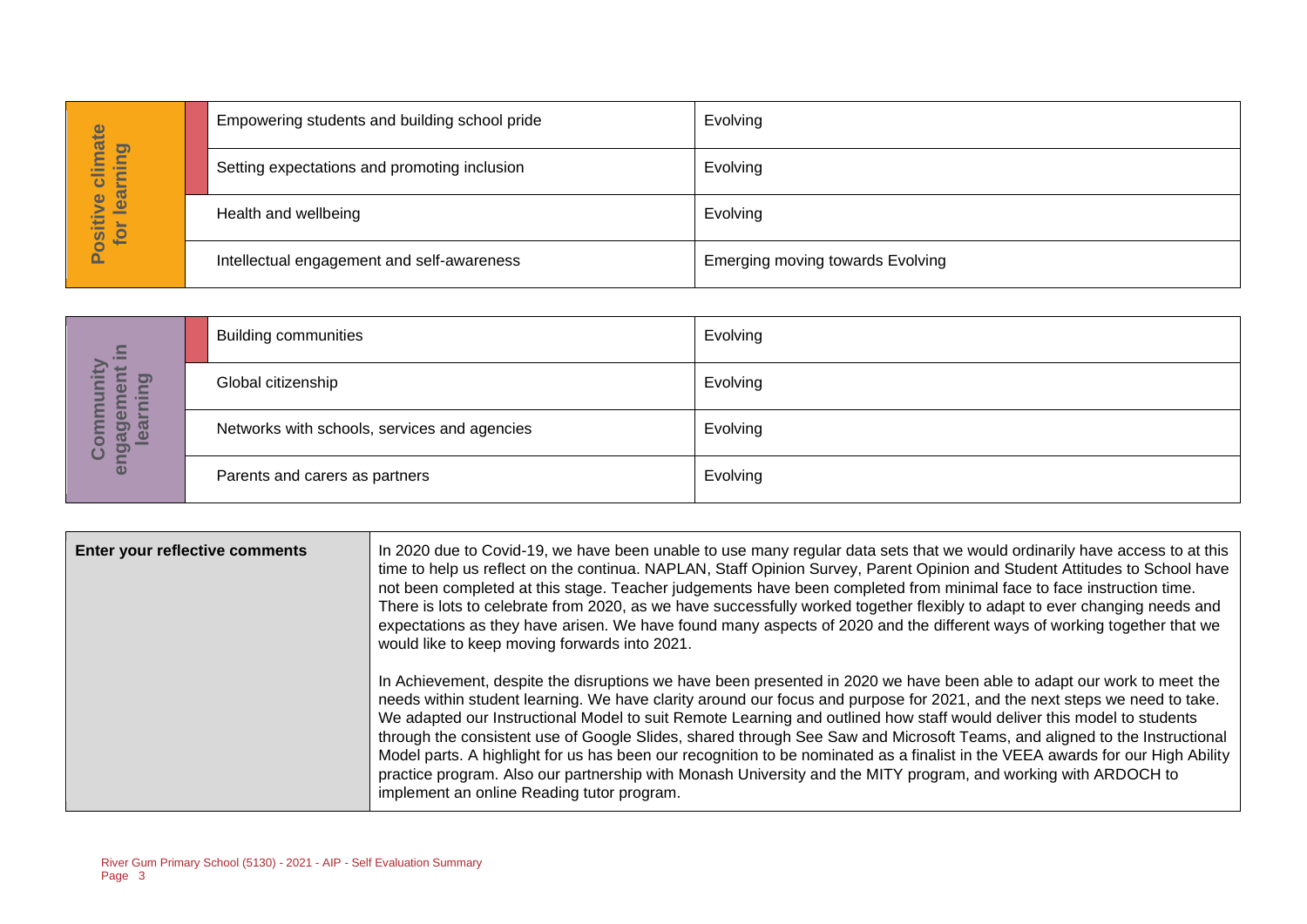|                                  | Despite the disruptions that occurred in 2020, Wellbeing and Engagement have been able to adapt and prioritise student<br>wellbeing. Our commitment to Social and Emotional Learning remained, with a keen focus in Term 4 as we transitioned<br>back onsite. We were able to mobilise our Breakfast Club to meet the needs of our families, distributing food hampers. We<br>offered weekly engagement competitions and a weekly wellbeing day where teachers checked in with our families. A<br>massive highlight was our Wellbeing on wheels. Our students demonstrated resilience, empathy and gratitude.                                                                                                                                                                                                                                                                                                                                                                                                                                                                                                                                                                                                                                                                                                                      |
|----------------------------------|------------------------------------------------------------------------------------------------------------------------------------------------------------------------------------------------------------------------------------------------------------------------------------------------------------------------------------------------------------------------------------------------------------------------------------------------------------------------------------------------------------------------------------------------------------------------------------------------------------------------------------------------------------------------------------------------------------------------------------------------------------------------------------------------------------------------------------------------------------------------------------------------------------------------------------------------------------------------------------------------------------------------------------------------------------------------------------------------------------------------------------------------------------------------------------------------------------------------------------------------------------------------------------------------------------------------------------|
| <b>Considerations for 2021</b>   | In planning for 2021, our focus will be upon the Departments three priorities of:<br>1. Learning catch up and extension<br>2. Happy, active and healthy kids<br>3. Connected Schools<br>The Achievement Team will have a focus on Intervention and Extension and ensuring we are able to accurately identify and<br>support students needs. We will also maintain and further develop our current PLC structure to focus on the development of<br>weekly PEERS goals to strengthen teacher practice, collaboration and reflection linked to the Instructional Model and<br>through the use of High Impact Teaching Strategies (feedback, questioning and differentiation.) We will also focus on<br>continuing to prioritise a personalised research based professional learning linked to PEERS goals in PLCs aligned to<br>priority curriculum areas of Reading & Mathematics and whole school approaches.<br>The Engagement & Wellbeing Team will have a focus of making the transition to post covid school as seamless as possible<br>by ensuring that we are able to support students and provide them with strategies to look after their own wellbeing,<br>establishing a whole school approach to SEL. All students will have the opportunity to re-engage in forms of the arts, such<br>as dance, music and visual arts. |
| Documents that support this plan |                                                                                                                                                                                                                                                                                                                                                                                                                                                                                                                                                                                                                                                                                                                                                                                                                                                                                                                                                                                                                                                                                                                                                                                                                                                                                                                                    |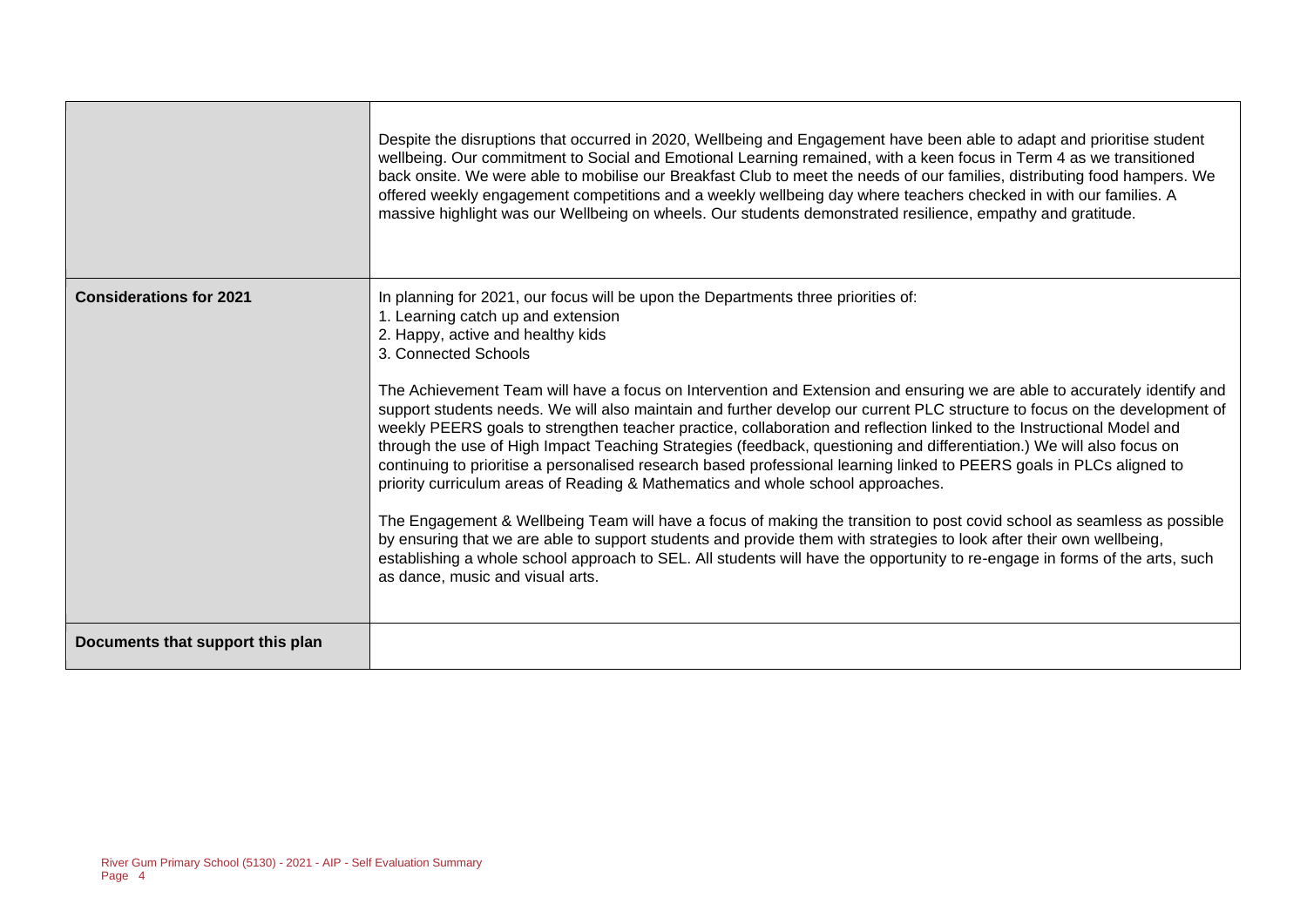## **SSP Goals Targets and KIS**

| Goal 1                                                                    | 2021 Priorities Goal                                                                                                                                                                                                                                                                          |  |  |
|---------------------------------------------------------------------------|-----------------------------------------------------------------------------------------------------------------------------------------------------------------------------------------------------------------------------------------------------------------------------------------------|--|--|
| Target 1.1                                                                | Support for the 2021 Priorities                                                                                                                                                                                                                                                               |  |  |
| <b>Key Improvement Strategy 1.a</b><br>Curriculum planning and assessment | Learning, catch-up and extension priority                                                                                                                                                                                                                                                     |  |  |
| <b>Key Improvement Strategy 1.b</b><br><b>Health and wellbeing</b>        | Happy, active and healthy kids priority                                                                                                                                                                                                                                                       |  |  |
| <b>Key Improvement Strategy 1.c</b><br><b>Building communities</b>        | Connected schools priority                                                                                                                                                                                                                                                                    |  |  |
| Goal 2                                                                    | To improve learning growth for each student in English and Mathematics, with a particular focus upon Reading.                                                                                                                                                                                 |  |  |
| Target 2.1                                                                | By 2023 Increase the proportion of students (matched cohort, school) meeting benchmark growth or above in<br><b>NAPLAN</b> assessments for:<br>• Reading from 69 per cent to 75 per cent<br>• Writing from 69 per cent to 75 per cent<br>• Numeracy from 81 per cent to at least 85 per cent. |  |  |
| <b>Target 2.2</b>                                                         | By the end of 2023, increase the match rate between teacher judgements as assessed against the Victorian<br>Curriculum in English Language Modes and Mathematics strands and NAPLAN Year 3 & Year 5 Reading and<br>Number to 70%                                                              |  |  |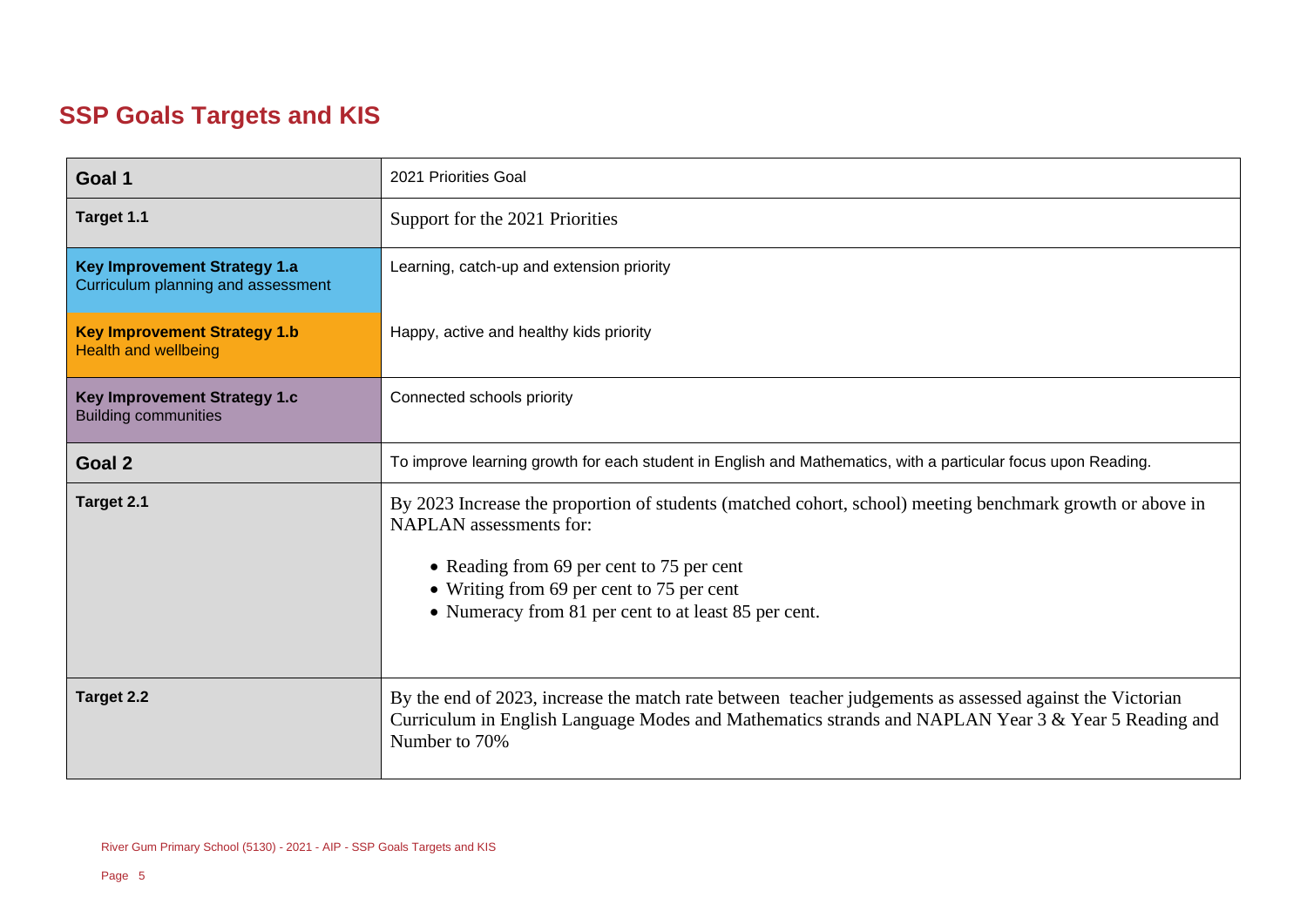| Target 2.3                                                                               | By 2023, triangulated school-based assessment data will demonstrate improved student literacy and numeracy<br>outcomes above 2020 benchmarks                                                                     |  |  |
|------------------------------------------------------------------------------------------|------------------------------------------------------------------------------------------------------------------------------------------------------------------------------------------------------------------|--|--|
| <b>Key Improvement Strategy 2.a</b><br><b>Building practice excellence</b>               | Embed a consistently applied instructional model across the school                                                                                                                                               |  |  |
| <b>Key Improvement Strategy 2.b</b><br>Evidence-based high-impact teaching<br>strategies | Build staff capability to challenge students at their point of leaning need                                                                                                                                      |  |  |
| <b>Key Improvement Strategy 2.c</b><br>Evaluating impact on learning                     | Embed a culture of student and staff feedback                                                                                                                                                                    |  |  |
| Goal 3                                                                                   | To improve student voice, learner agency and leadership.                                                                                                                                                         |  |  |
| Target 3.1                                                                               | By 2023 the proportion of Years 4–6 students' positive endorsement of the Attitudes to School Survey factor<br>Student voice and agency will be at or above 90 per cent, averaged over four years (84% in 2019). |  |  |
| Target 3.2                                                                               | By 2023, School-based F-Year 6 student-staff surveys, and student led surveys will demonstrate improved<br>engagement in learning, to be above 2020 benchmarks.                                                  |  |  |
| Target 3.3                                                                               |                                                                                                                                                                                                                  |  |  |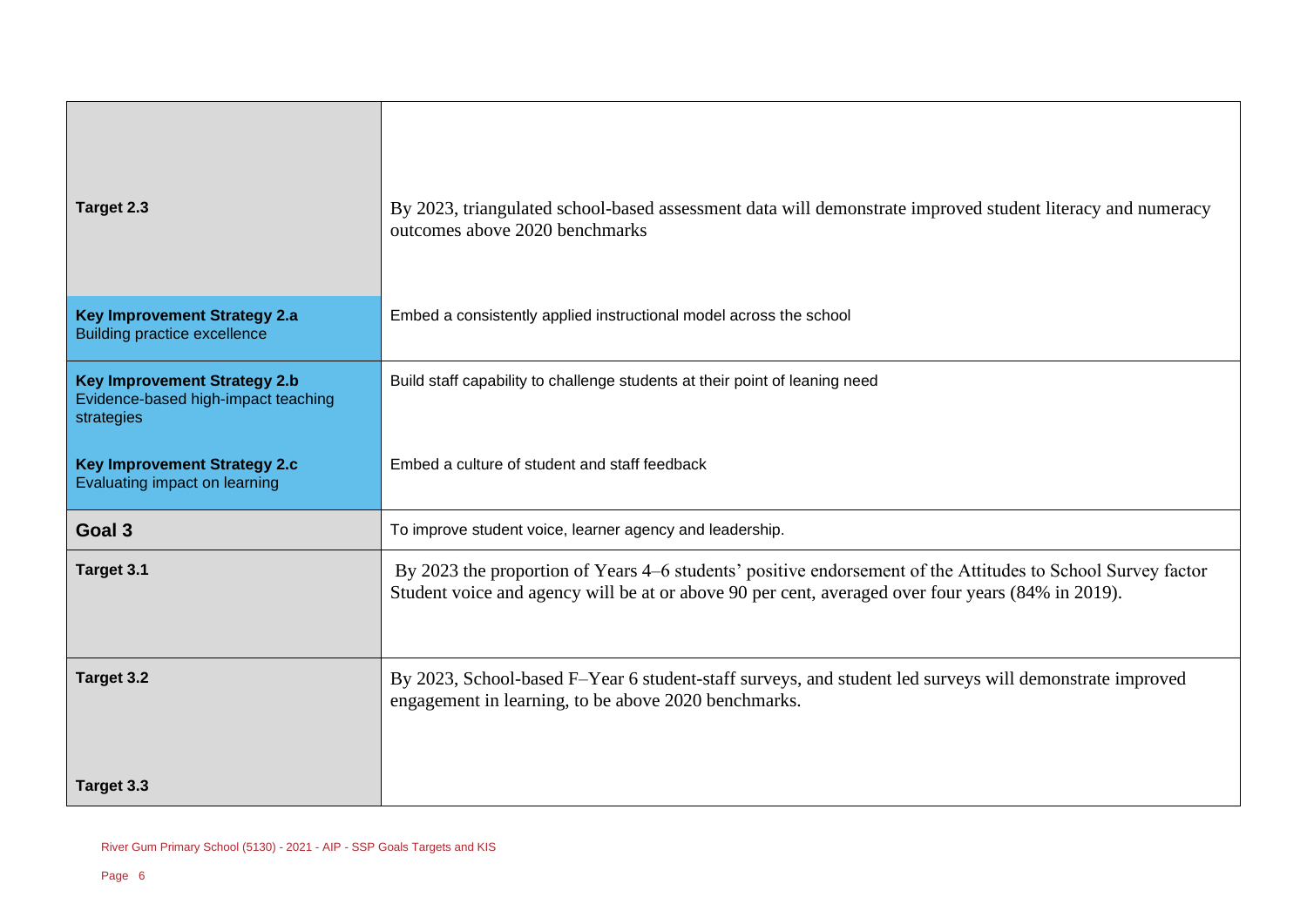|                                                                                         | By 2023 the Staff Opinion survey will improve Trust in students and parents from 71% to 85%                                                                                                                                                                                          |  |  |
|-----------------------------------------------------------------------------------------|--------------------------------------------------------------------------------------------------------------------------------------------------------------------------------------------------------------------------------------------------------------------------------------|--|--|
| <b>Key Improvement Strategy 3.a</b><br>Empowering students and building school<br>pride | Enhance opportunities for student leadership development across the school                                                                                                                                                                                                           |  |  |
| <b>Key Improvement Strategy 3.b</b><br>Intellectual engagement and self-<br>awareness   | Build student and staff capacity to co-develop learning goals, success criteria, and to monitor learning growth, report upon<br>achievements and identify next steps                                                                                                                 |  |  |
| <b>Key Improvement Strategy 3.c</b><br>Global citizenship                               | Identify local community and global opportunities for students to scope and engage in project and authentic learning<br>challenges                                                                                                                                                   |  |  |
| Goal 4                                                                                  | To improve the social, emotional, physical health and wellbeing of students.                                                                                                                                                                                                         |  |  |
| Target 4.1                                                                              | By 2023 reduce the gender differential in the Years 4–6 Attitudes to School Survey for the Domains of<br>• Managing bullying to comparable levels of at or above 90 per cent (89% in 2019)<br>• Experiencing bullying to comparable levels of at or below 10 per cent (19% in 2019). |  |  |
| Target 4.2                                                                              | School-based surveys/focus groups will show progressive increases over 2020 benchmarks for identified<br>factors such as growth mindset, positive attitudes, psychological and physical wellbeing of students.                                                                       |  |  |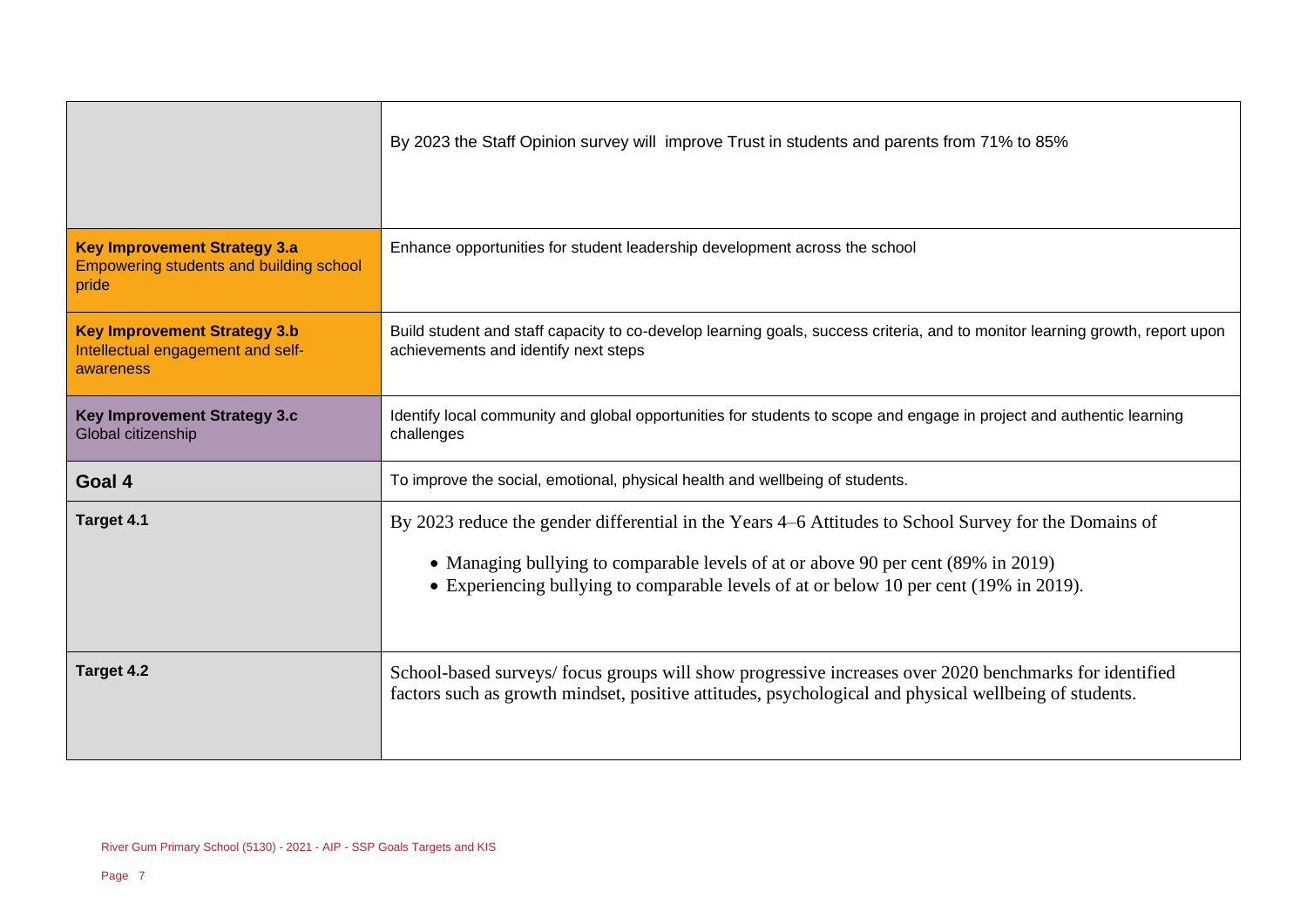| Target 4.3                                                                             | By 2023, reduce the average days accountable absence for F-Year 2 students from 17.9 (2018) to 14.5 days.                                                                                                                  |  |
|----------------------------------------------------------------------------------------|----------------------------------------------------------------------------------------------------------------------------------------------------------------------------------------------------------------------------|--|
| <b>Key Improvement Strategy 4.a</b><br><b>Health and wellbeing</b>                     | Embed explicit development of social emotional learning capabilities across the curriculum.                                                                                                                                |  |
| <b>Key Improvement Strategy 4.b</b><br>Setting expectations and promoting<br>inclusion | Implement a whole school health and wellbeing framework inclusive of existing approaches (such as Respectful<br>Relationships), and strengthened positive behaviours (such as the School Wide Positive Behaviour Support). |  |
| <b>Key Improvement Strategy 4.c</b><br>Setting expectations and promoting<br>inclusion | Collaborate with parents/carers to implement a shared approach in support of student inclusion, engagement and<br>wellbeing.                                                                                               |  |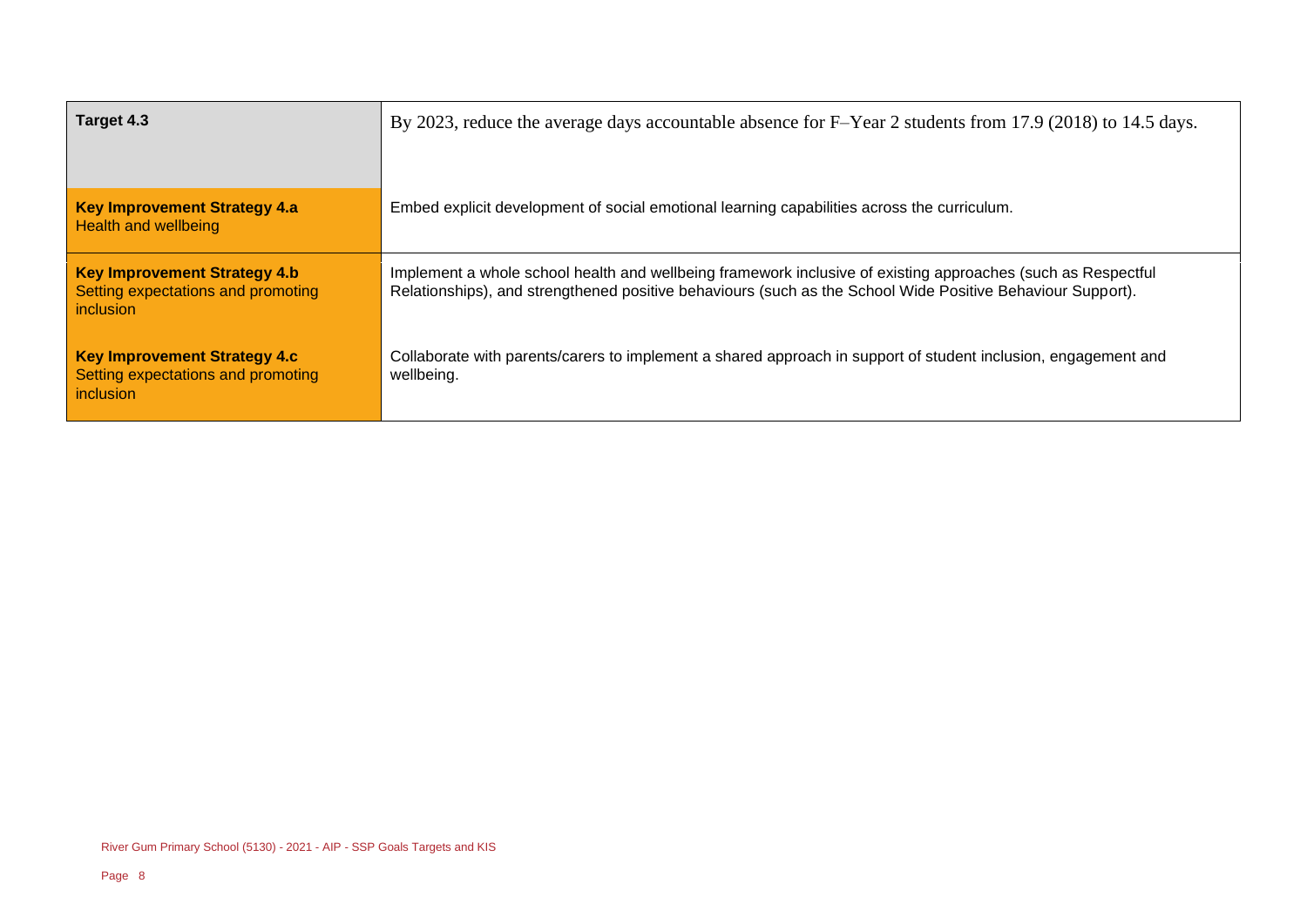#### **Select Annual Goals and KIS**

| <b>Four Year Strategic Goals</b> | Is this<br>selected for<br>focus this<br>year? | <b>Four Year Strategic Targets</b> | 12 month target<br>The 12 month target is an incremental step<br>towards meeting the 4-year target, using the<br>same data set.                                                                                                                                                                                                                                                                                                                                                                                                                                                                           |
|----------------------------------|------------------------------------------------|------------------------------------|-----------------------------------------------------------------------------------------------------------------------------------------------------------------------------------------------------------------------------------------------------------------------------------------------------------------------------------------------------------------------------------------------------------------------------------------------------------------------------------------------------------------------------------------------------------------------------------------------------------|
| 2021 Priorities Goal             | Yes                                            | Support for the 2021 Priorities    | Learning Catch Up & Extension<br>1. Increase the proportion of students<br>achieving above expected level and<br>decrease the proportion of students<br>achieving below expected level, as<br>assessed against the Victorian<br>Curriculum (English Domains &<br>Mathematics strands).<br>2. Increase the percentage endorsement<br>on the School Staff Survey for Collective<br>efficacy to at or above 75% (73% 2018)<br>and Academic emphasis to at or above<br>75% (71% 2018)<br>3. Triangulated school-based assessment<br>data will demonstrate improved student<br>literacy and numeracy outcomes. |
|                                  |                                                |                                    | Happy, Active & Healthy Kids<br>1. Increase the proportion students in<br>years 4-6 that have a positive<br>endorsement of their experience of<br>bullying                                                                                                                                                                                                                                                                                                                                                                                                                                                |
|                                  |                                                |                                    | 2. Increase the proportion of staff with a<br>positive endorsement of parent and                                                                                                                                                                                                                                                                                                                                                                                                                                                                                                                          |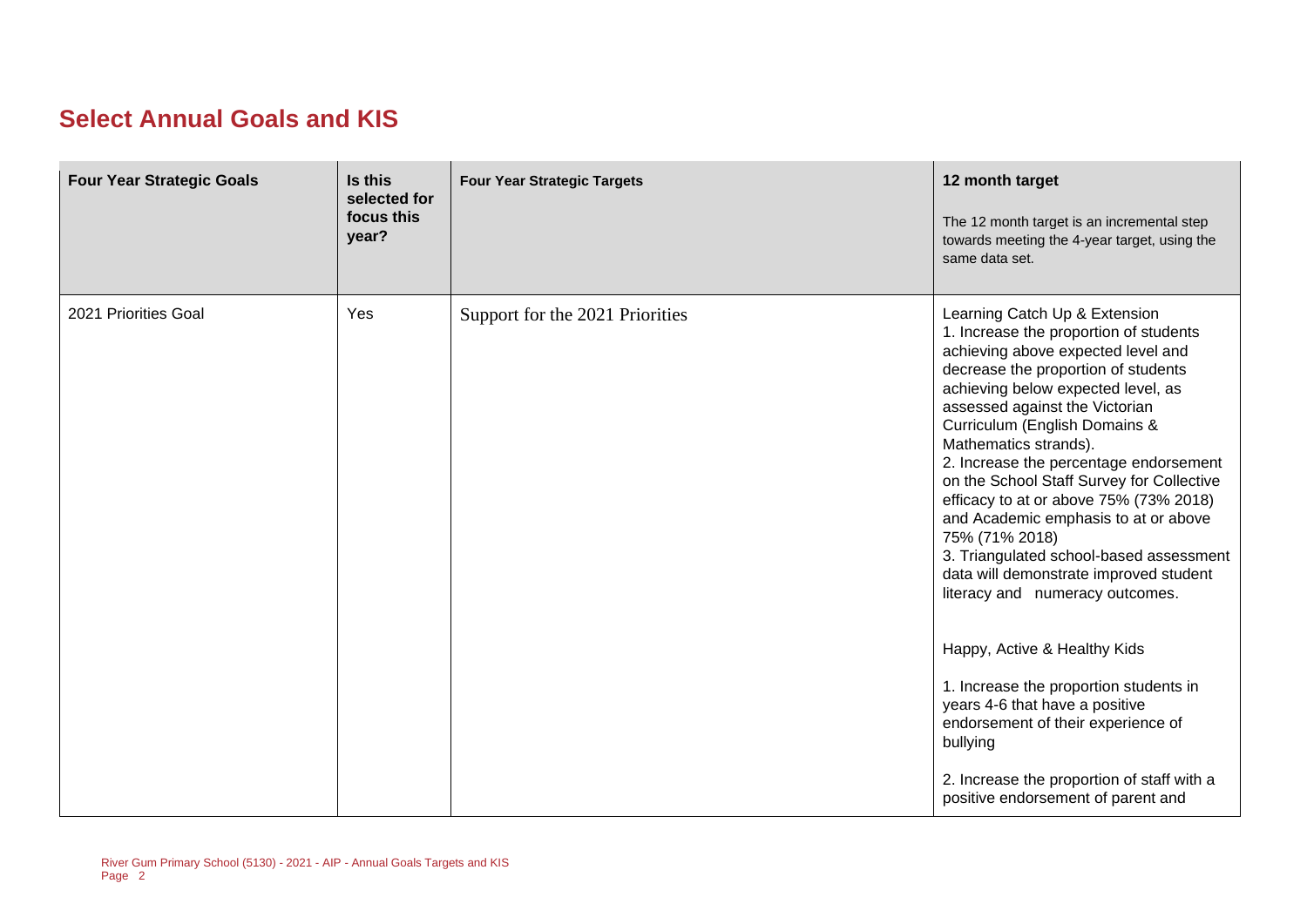|                                                                                                                     |    |                                                                                                                                                                                                                                                                                           | community involvement<br>3. Foundation, Year 1 and Year 2<br>attendance data trending towards state<br><b>Connected Schools Priority</b><br>1. One to one iPads for all students and<br>staff<br>2. Increase our connections with parents<br>and the community via Facebook,<br>Seesaw and the Newsletter. |
|---------------------------------------------------------------------------------------------------------------------|----|-------------------------------------------------------------------------------------------------------------------------------------------------------------------------------------------------------------------------------------------------------------------------------------------|------------------------------------------------------------------------------------------------------------------------------------------------------------------------------------------------------------------------------------------------------------------------------------------------------------|
| To improve learning growth for each<br>student in English and Mathematics,<br>with a particular focus upon Reading. | No | By 2023 Increase the proportion of students (matched cohort,<br>school) meeting benchmark growth or above in NAPLAN<br>assessments for:<br>• Reading from 69 per cent to 75 per cent<br>• Writing from 69 per cent to 75 per cent<br>• Numeracy from 81 per cent to at least 85 per cent. |                                                                                                                                                                                                                                                                                                            |
|                                                                                                                     |    | By the end of 2023, increase the match rate between teacher<br>judgements as assessed against the Victorian Curriculum in<br>English Language Modes and Mathematics strands and<br>NAPLAN Year 3 & Year 5 Reading and Number to 70%                                                       |                                                                                                                                                                                                                                                                                                            |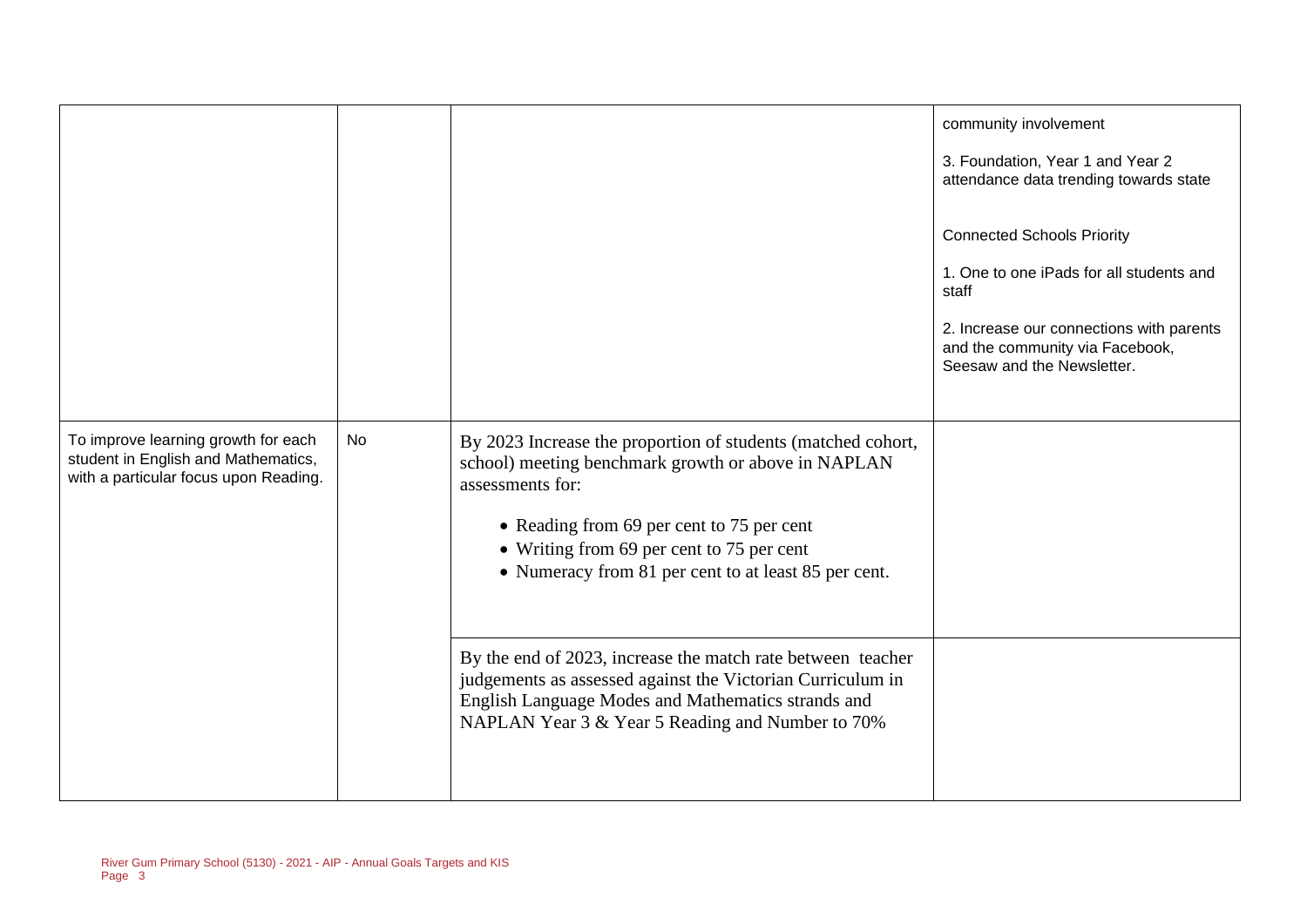|                                                                                    |           | By 2023, triangulated school-based assessment data will<br>demonstrate improved student literacy and numeracy<br>outcomes above 2020 benchmarks                                                                        |  |
|------------------------------------------------------------------------------------|-----------|------------------------------------------------------------------------------------------------------------------------------------------------------------------------------------------------------------------------|--|
| To improve student voice, learner<br>agency and leadership.                        | No        | By 2023 the proportion of Years 4–6 students' positive<br>endorsement of the Attitudes to School Survey factor Student<br>voice and agency will be at or above 90 per cent, averaged<br>over four years (84% in 2019). |  |
|                                                                                    |           | By 2023, School-based F-Year 6 student-staff surveys, and<br>student led surveys will demonstrate improved engagement in<br>learning, to be above 2020 benchmarks.                                                     |  |
|                                                                                    |           | By 2023 the Staff Opinion survey will improve Trust in students<br>and parents from 71% to 85%                                                                                                                         |  |
| To improve the social, emotional,<br>physical health and wellbeing of<br>students. | <b>No</b> | By 2023 reduce the gender differential in the Years 4–6<br>Attitudes to School Survey for the Domains of                                                                                                               |  |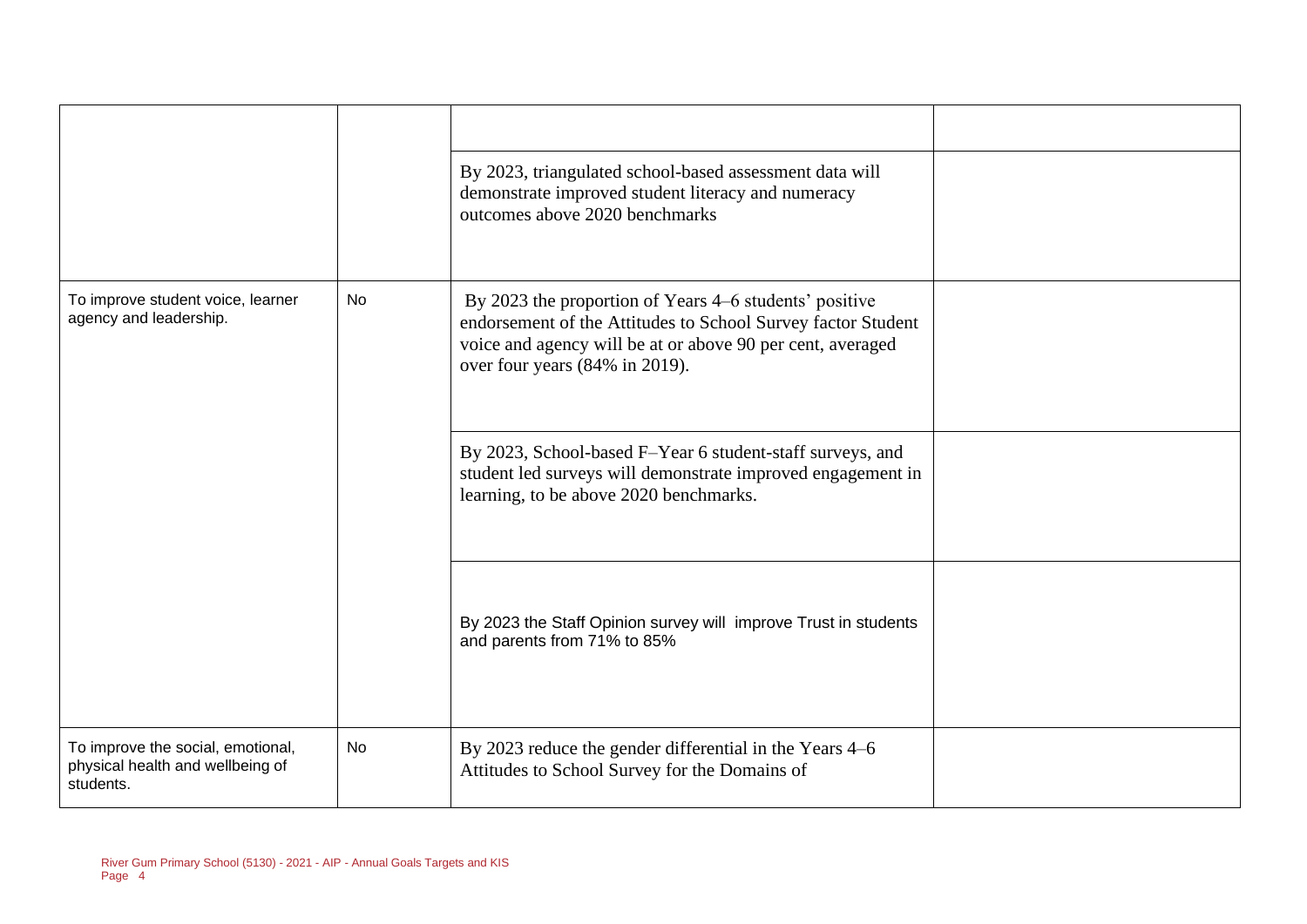| • Managing bullying to comparable levels of at or above<br>90 per cent (89% in 2019)<br>• Experiencing bullying to comparable levels of at or<br>below 10 per cent (19% in 2019).                                    |  |
|----------------------------------------------------------------------------------------------------------------------------------------------------------------------------------------------------------------------|--|
| School-based surveys/focus groups will show progressive<br>increases over 2020 benchmarks for identified factors such as<br>growth mindset, positive attitudes, psychological and physical<br>wellbeing of students. |  |
| By 2023, reduce the average days accountable absence for F-<br>Year 2 students from 17.9 (2018) to 14.5 days.                                                                                                        |  |

| Goal 1              | 2021 Priorities Goal                                                                                                                                                                                                                                                                                                                                                                                                                                                                                                                                                                                           |
|---------------------|----------------------------------------------------------------------------------------------------------------------------------------------------------------------------------------------------------------------------------------------------------------------------------------------------------------------------------------------------------------------------------------------------------------------------------------------------------------------------------------------------------------------------------------------------------------------------------------------------------------|
| 12 Month Target 1.1 | Learning Catch Up & Extension<br>1. Increase the proportion of students achieving above expected level and decrease the proportion of students achieving<br>below expected level, as assessed against the Victorian Curriculum (English Domains & Mathematics strands).<br>2. Increase the percentage endorsement on the School Staff Survey for Collective efficacy to at or above 75% (73% 2018) and<br>Academic emphasis to at or above 75% (71% 2018)<br>3. Triangulated school-based assessment data will demonstrate improved student literacy and<br>numeracy outcomes.<br>Happy, Active & Healthy Kids |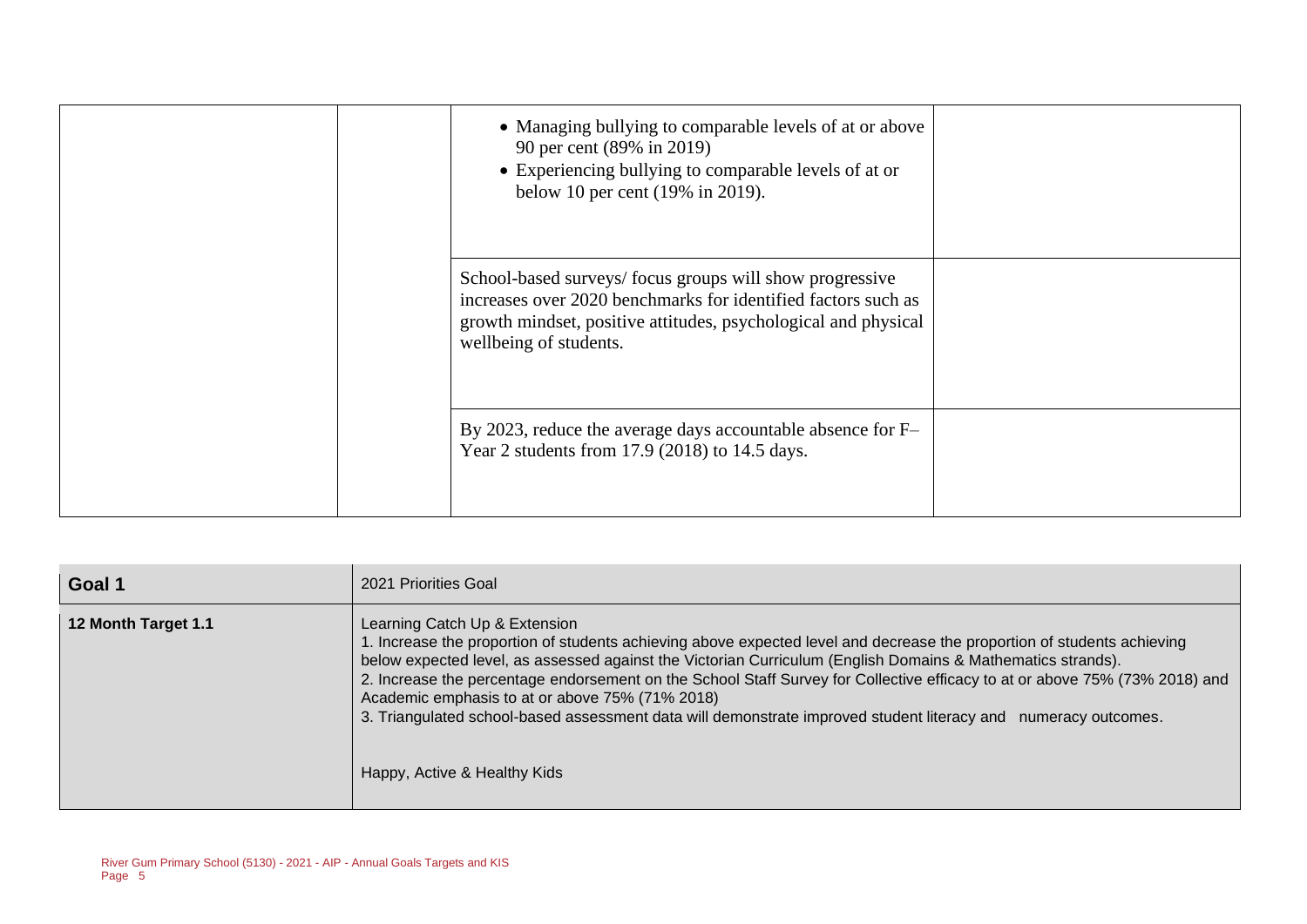|                                                                                                                                                                                                                                                                                           | 1. Increase the proportion students in years 4-6 that have a positive endorsement of their experience of bullying                                                                          |                                              |  |  |  |
|-------------------------------------------------------------------------------------------------------------------------------------------------------------------------------------------------------------------------------------------------------------------------------------------|--------------------------------------------------------------------------------------------------------------------------------------------------------------------------------------------|----------------------------------------------|--|--|--|
|                                                                                                                                                                                                                                                                                           | 2. Increase the proportion of staff with a positive endorsement of parent and community involvement                                                                                        |                                              |  |  |  |
|                                                                                                                                                                                                                                                                                           | 3. Foundation, Year 1 and Year 2 attendance data trending towards state                                                                                                                    |                                              |  |  |  |
|                                                                                                                                                                                                                                                                                           | <b>Connected Schools Priority</b><br>1. One to one iPads for all students and staff<br>2. Increase our connections with parents and the community via Facebook, Seesaw and the Newsletter. |                                              |  |  |  |
|                                                                                                                                                                                                                                                                                           |                                                                                                                                                                                            |                                              |  |  |  |
| <b>Key Improvement Strategies</b>                                                                                                                                                                                                                                                         |                                                                                                                                                                                            | Is this KIS selected for focus this<br>year? |  |  |  |
| KIS <sub>1</sub><br>Curriculum planning and assessment                                                                                                                                                                                                                                    | Learning, catch-up and extension priority                                                                                                                                                  | Yes                                          |  |  |  |
| KIS <sub>2</sub><br><b>Health and wellbeing</b>                                                                                                                                                                                                                                           | Happy, active and healthy kids priority                                                                                                                                                    | Yes                                          |  |  |  |
| KIS <sub>3</sub><br><b>Building communities</b>                                                                                                                                                                                                                                           | Connected schools priority                                                                                                                                                                 | Yes                                          |  |  |  |
| Explain why the school has selected this<br>KIS as a focus for this year. Please make<br>reference to the self-evaluation, relevant<br>school data, the progress against School<br>Strategic Plan (SSP) goals, targets, and the<br>diagnosis of issues requiring particular<br>attention. | Please leave this field empty. Schools are not required to provide a rationale as this is in line with system priorities for 2021.                                                         |                                              |  |  |  |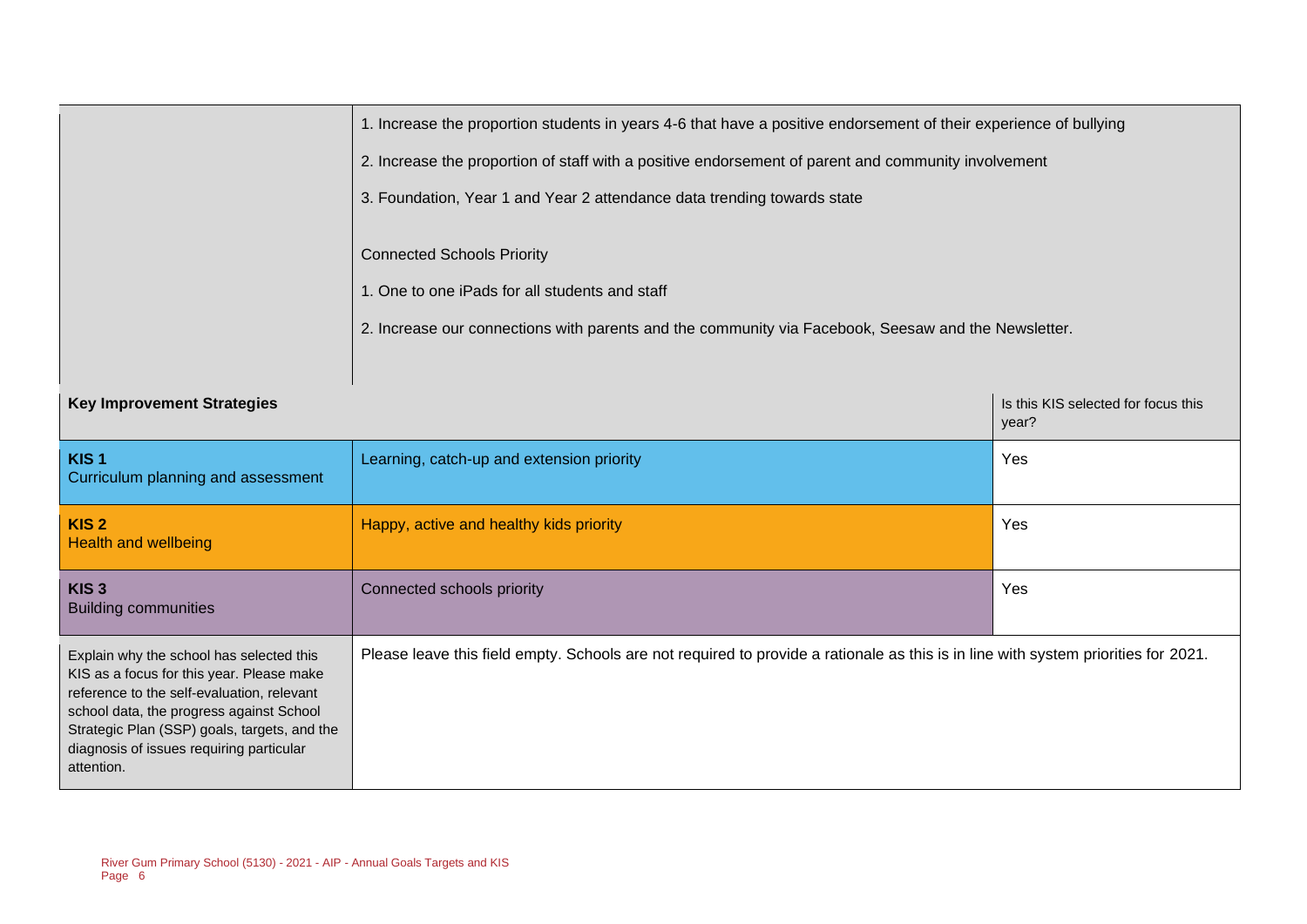## **Define Actions, Outcomes and Activities**

| Goal 1                                                    | 2021 Priorities Goal                                                                                                                                                                                                                                                                                                                                                                                                                                                                                                                                                        |
|-----------------------------------------------------------|-----------------------------------------------------------------------------------------------------------------------------------------------------------------------------------------------------------------------------------------------------------------------------------------------------------------------------------------------------------------------------------------------------------------------------------------------------------------------------------------------------------------------------------------------------------------------------|
| 12 Month Target 1.1                                       | Learning Catch Up & Extension<br>1. Increase the proportion of students achieving above expected level and decrease the proportion of students achieving below<br>expected level, as assessed against the Victorian Curriculum (English Domains & Mathematics strands).<br>2. Increase the percentage endorsement on the School Staff Survey for Collective efficacy to at or above 75% (73% 2018) and<br>Academic emphasis to at or above 75% (71% 2018)<br>3. Triangulated school-based assessment data will demonstrate improved student literacy and numeracy outcomes. |
|                                                           | Happy, Active & Healthy Kids                                                                                                                                                                                                                                                                                                                                                                                                                                                                                                                                                |
|                                                           | 1. Increase the proportion students in years 4-6 that have a positive endorsement of their experience of bullying                                                                                                                                                                                                                                                                                                                                                                                                                                                           |
|                                                           | 2. Increase the proportion of staff with a positive endorsement of parent and community involvement                                                                                                                                                                                                                                                                                                                                                                                                                                                                         |
|                                                           | 3. Foundation, Year 1 and Year 2 attendance data trending towards state                                                                                                                                                                                                                                                                                                                                                                                                                                                                                                     |
|                                                           | <b>Connected Schools Priority</b>                                                                                                                                                                                                                                                                                                                                                                                                                                                                                                                                           |
|                                                           | 1. One to one iPads for all students and staff                                                                                                                                                                                                                                                                                                                                                                                                                                                                                                                              |
|                                                           | 2. Increase our connections with parents and the community via Facebook, Seesaw and the Newsletter.                                                                                                                                                                                                                                                                                                                                                                                                                                                                         |
| KIS <sub>1</sub><br>Curriculum planning and<br>assessment | Learning, catch-up and extension priority                                                                                                                                                                                                                                                                                                                                                                                                                                                                                                                                   |
| <b>Actions</b>                                            | 1. Maintain and further develop our current PLC structure to focus on the development of weekly PEERS goals to strengthen teacher<br>practice, collaboration and reflection linked to the Instructional Model and through the use of High Impact Teaching Strategies<br>(feedback, questioning and differentiation).                                                                                                                                                                                                                                                        |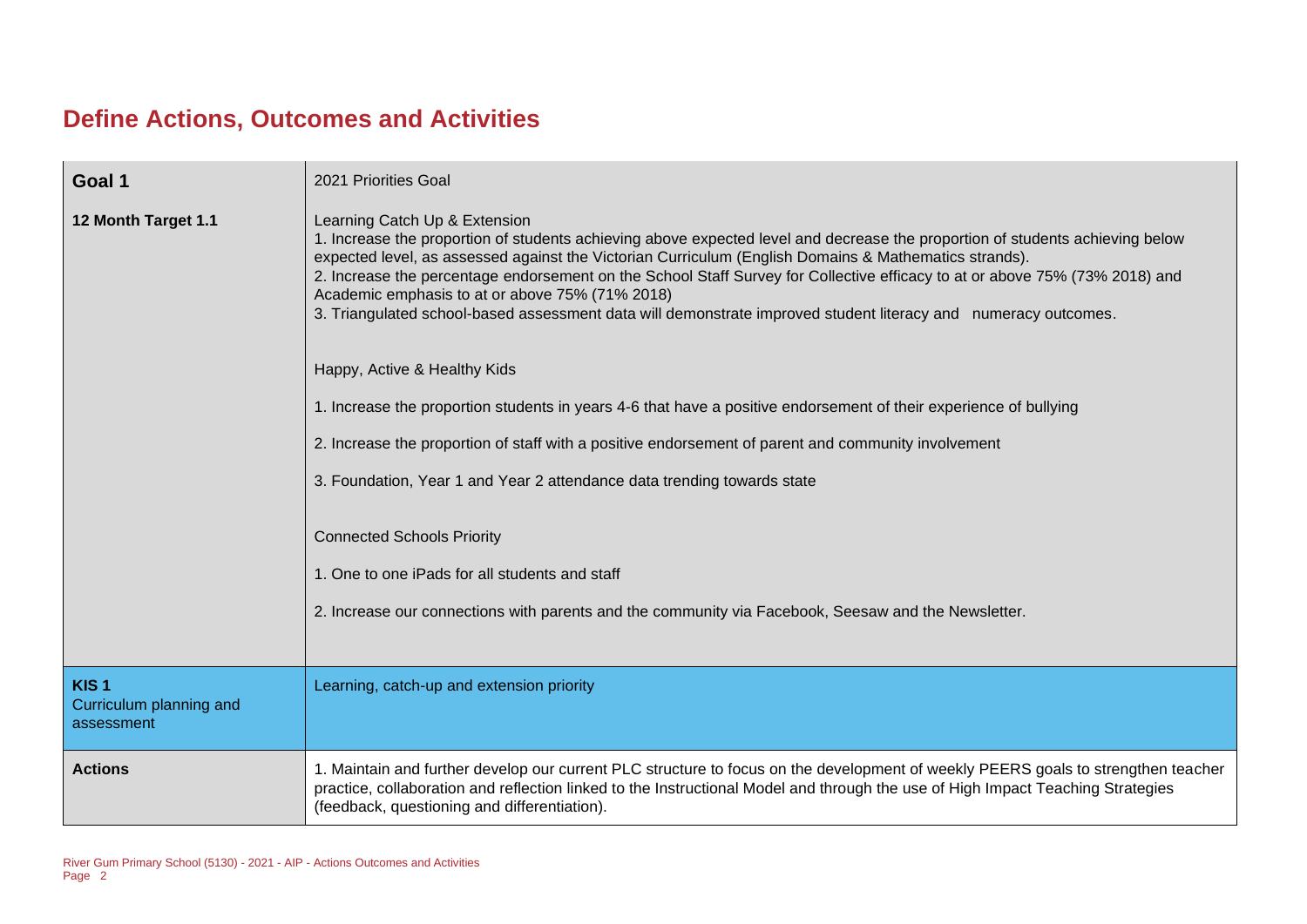|                           | 2. Plan for personalised research based professional learning linked to PEERS goals in PLCs aligned to priority curriculum areas of<br>Reading & Mathematics and whole school approaches.<br>3. Develop whole school data literacy to accurately inform and identify student needs for additional support or extension through the<br>implementation of DET tutoring program using Pre Service Teachers through a MITY Monash partnership and Educational Support<br>Staff.                                                                                                                                                                                                                                                                                                                                                                                                                                                                                                                                                                                                                                                                                                                                                                                                                                                                                                                                                                                                           |
|---------------------------|---------------------------------------------------------------------------------------------------------------------------------------------------------------------------------------------------------------------------------------------------------------------------------------------------------------------------------------------------------------------------------------------------------------------------------------------------------------------------------------------------------------------------------------------------------------------------------------------------------------------------------------------------------------------------------------------------------------------------------------------------------------------------------------------------------------------------------------------------------------------------------------------------------------------------------------------------------------------------------------------------------------------------------------------------------------------------------------------------------------------------------------------------------------------------------------------------------------------------------------------------------------------------------------------------------------------------------------------------------------------------------------------------------------------------------------------------------------------------------------|
| <b>Outcomes</b>           | - Teachers will confidently and accurately identify student learning needs of their students<br>- PLCs will meet to engage in reflective practice, evaluate and plan curriculum, and assessments using the FISO Improvement cycle<br>and Peers Goals<br>- Teachers will use HITS: feedback, questioning & differentiation to plan lessons and units<br>- Teachers will consistently and explicitly implement the school's instructional model<br>- Teachers and support staff will have a consistent understanding of core-curriculum priority areas and teaching strategies<br>- Students will know how lessons are structured and how this supports their learning<br>- Teachers will consistently implement the agreed assessment schedule<br>- Teacher will provide regular feedback and monitor student progress using Pees Goals and reflection on micro and macro data<br>- Students will experience success and celebrate the acquisition of knowledge<br>- Teachers will provide students with the opportunity to work at their level using differentiated resources and reflected in IEPs<br>- Students in need of targeted academic support or intervention will be identified and supported<br>- Nominated or relevant teachers and leaders will establish intervention/small group tutoring<br>- Students and teachers will have more time to work on content at the students point of need<br>- Students will know what their next steps are to progress their learning |
| <b>Success Indicators</b> | - Teachers' formative assessment data and teacher judgement data of student progress<br>Classroom observations, coaching discussions and learning walks demonstrating take up of professional learning strategies<br>- Student feedback on differentiation, the instructional model, and use of common strategies<br>- Documentation and data from formative assessments<br>- A documented assessment schedule and evidence of teachers inputting data and moderating assessments<br>- Data walls indicating clearly student progress<br>- Differentiated curriculum documents and evidence of student learning at different levels<br>Data used to identify students for tailored supports<br>Differentiated resources used in tailored supports<br>- Assessment data and student surveys from intervention groups<br>- Appointment/staffing of programs/Intervention and Extension Timetables                                                                                                                                                                                                                                                                                                                                                                                                                                                                                                                                                                                       |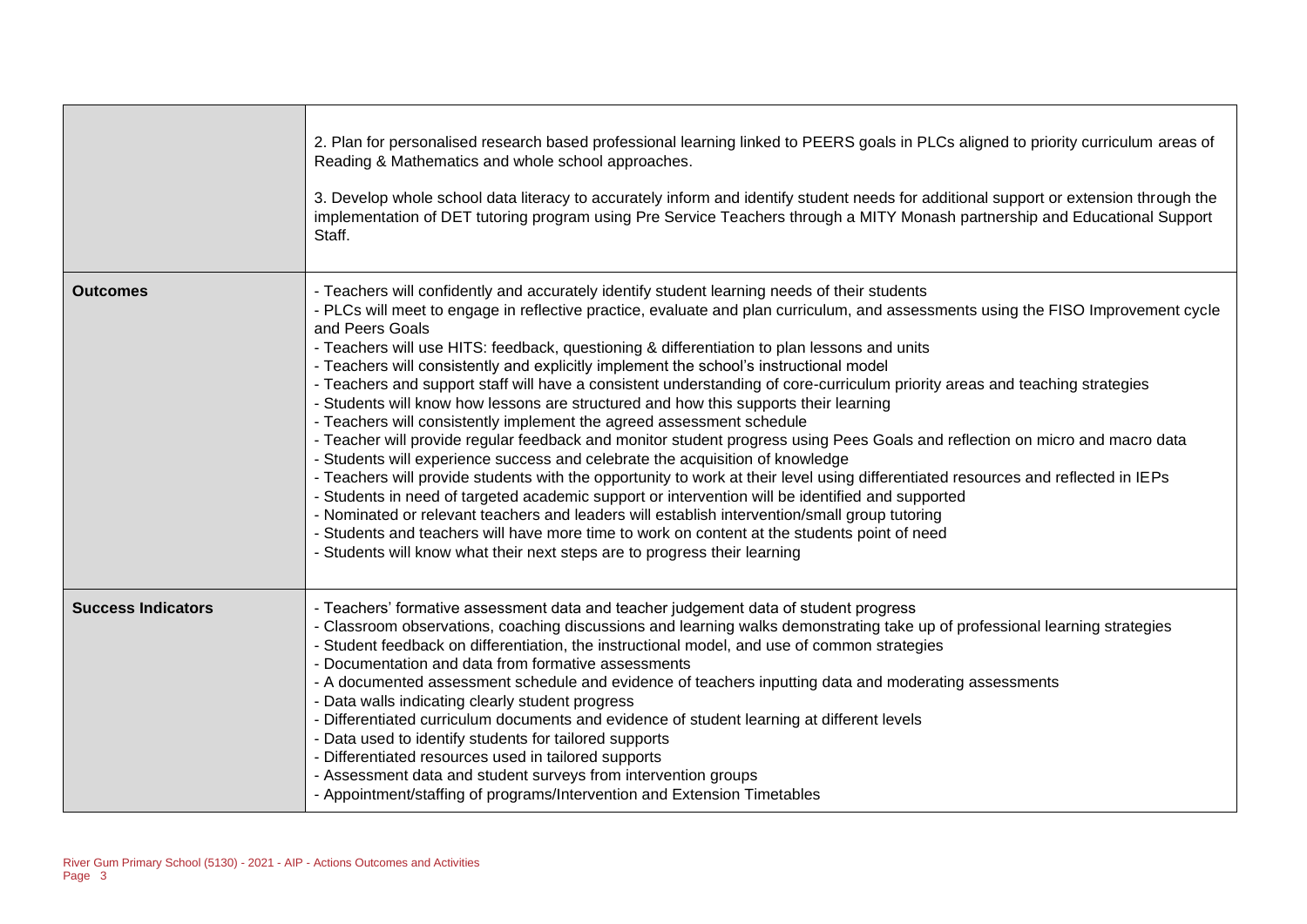|                                                                                                                                                                                                                                                                                                                                                                                                     | - Progress against Individual Education Plans<br>- Self assessments against FISO continua, PLC Maturity Matrix, HITS continuum and Practice Principles reflective tool |                                                                                                                                                                                                                                       |                                 |                                  |                                                                       |
|-----------------------------------------------------------------------------------------------------------------------------------------------------------------------------------------------------------------------------------------------------------------------------------------------------------------------------------------------------------------------------------------------------|------------------------------------------------------------------------------------------------------------------------------------------------------------------------|---------------------------------------------------------------------------------------------------------------------------------------------------------------------------------------------------------------------------------------|---------------------------------|----------------------------------|-----------------------------------------------------------------------|
| <b>Activities and Milestones</b>                                                                                                                                                                                                                                                                                                                                                                    |                                                                                                                                                                        | Who                                                                                                                                                                                                                                   | Is this a PL<br><b>Priority</b> | When                             | <b>Budget</b>                                                         |
| Schedule and organise professional learning in key priority<br>curriculum areas on formative assessment and collecting,<br>analysing, responding to and monitoring data throughout the year:<br>Glen Pearsall: Formative Assessment<br>Curriculum Day: ES whole school Maths & Reading Approaches<br><b>BASTOW: leading literacy</b><br>Orton Gillingham Training x6 staff<br>Impact Cycle Coaching |                                                                                                                                                                        | $\triangleright$ Assistant Principal<br>$\overline{\mathbf{M}}$ Leadership Team<br>$\triangleright$ Leading Teacher(s)<br>$\triangleright$ Learning Specialist(s)<br>$\overline{\boxtimes}$ PLC Leaders<br>$\triangleright$ Principal | $\overline{M}$ PLP<br>Priority  | from:<br>Term 1<br>to:<br>Term 4 | \$46,766.00<br>$\overline{\mathbf{M}}$ Equity funding will<br>be used |
| Document plans for coaching/mentoring/observation                                                                                                                                                                                                                                                                                                                                                   |                                                                                                                                                                        | $\boxtimes$ Leadership Team<br>$\overline{\boxtimes}$ PLC Leaders                                                                                                                                                                     | $\square$ PLP<br>Priority       | from:<br>Term 1<br>to:<br>Term 2 | \$46,762.00<br>$\triangledown$ Equity funding will<br>be used         |
| Maintain and monitor whole school data spread sheet for collecting<br>and monitoring school-wide data in English & Mathematics                                                                                                                                                                                                                                                                      |                                                                                                                                                                        | $\triangleright$ Leading Teacher(s)<br>$\overline{\boxtimes}$ PLC Leaders                                                                                                                                                             | $\square$ PLP<br>Priority       | from:<br>Term 1<br>to:<br>Term 4 | \$46,762.00<br>$\overline{\mathbf{M}}$ Equity funding will<br>be used |
| Implement and document micro goals for Intervention support<br>tutoring program in English & Mathematics                                                                                                                                                                                                                                                                                            |                                                                                                                                                                        | $\triangleright$ Leading Teacher(s)<br>$\triangleright$ Learning Specialist(s)<br>$\overline{\boxtimes}$ PLC Leaders                                                                                                                  | $\square$ PLP<br>Priority       | from:<br>Term 1<br>to:<br>Term 4 | \$46,762.00<br>$\triangleright$ Equity funding will<br>be used        |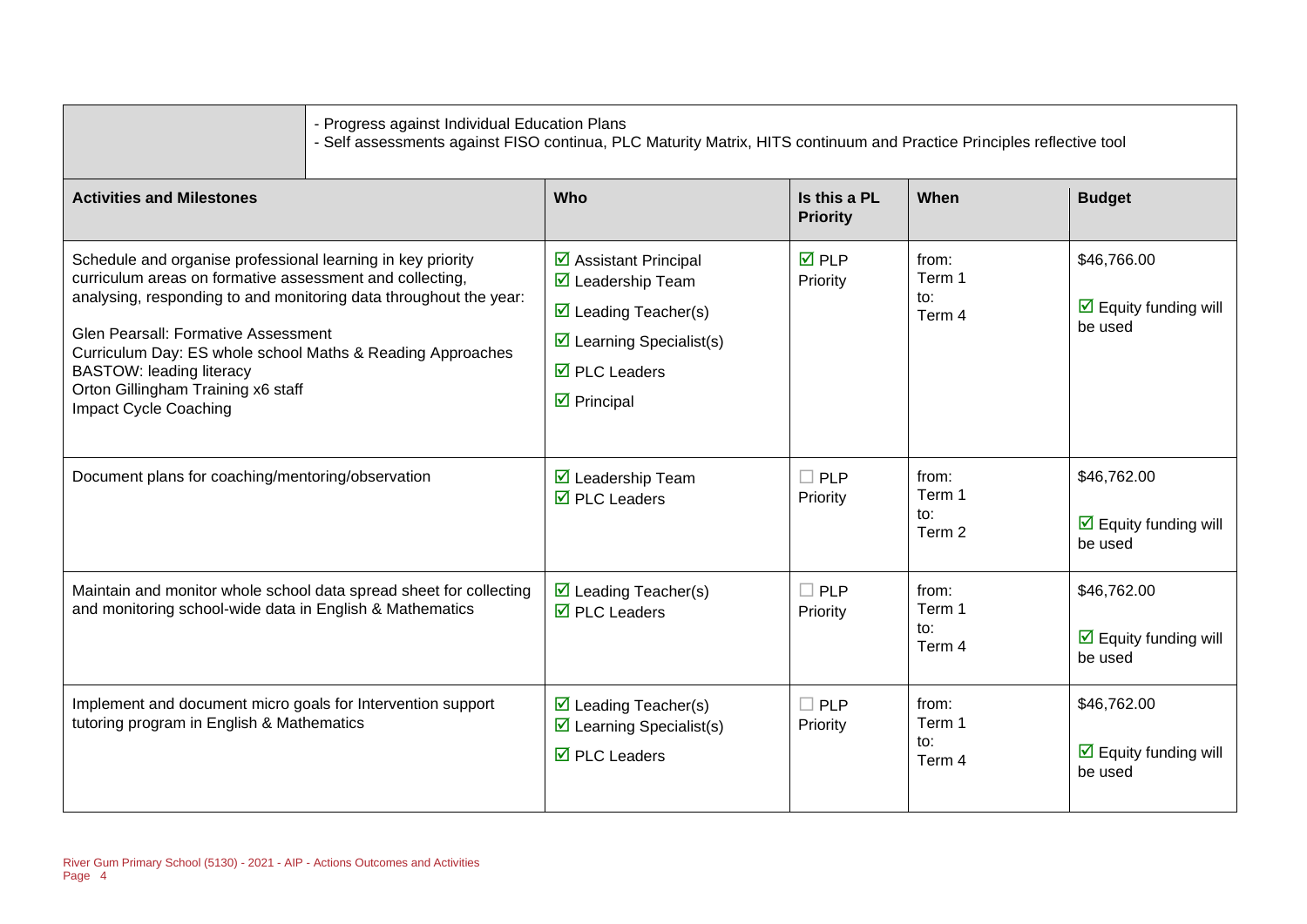| Participate in the development of a whole school Instructional<br>Playbook through meta analysis and coaching                                                      | $\overline{\mathbf{M}}$ All Staff<br>$\boxtimes$ Leadership Team<br>$\triangleright$ Leading Teacher(s)<br>$\triangleright$ Learning Specialist(s)             | $\square$ PLP<br>Priority | from:<br>Term 1<br>to:<br>Term 4 | \$46,762.00<br>$\overline{\mathbf{y}}$ Equity funding will<br>be used |
|--------------------------------------------------------------------------------------------------------------------------------------------------------------------|----------------------------------------------------------------------------------------------------------------------------------------------------------------|---------------------------|----------------------------------|-----------------------------------------------------------------------|
| Establish processes and documentation for regular moderation of<br>assessment                                                                                      | $\boxtimes$ Leadership Team<br>$\overline{\boxtimes}$ PLC Leaders                                                                                              | $\square$ PLP<br>Priority | from:<br>Term 1<br>to:<br>Term 4 | \$46,762.00<br>$\triangleright$ Equity funding will<br>be used        |
| Review the timetable and curriculum documentation to ensure<br>curriculum essentials are prioritised                                                               | $\boxtimes$ Leadership Team                                                                                                                                    | $\square$ PLP<br>Priority | from:<br>Term 1<br>to:<br>Term 1 | \$46,762.00<br>$\overline{\mathbf{M}}$ Equity funding will<br>be used |
| Develop an agreed assessment schedule, Mathematics scope and<br>sequence, Literacy Units of Study and Fluency (OG) scope &<br>sequence in collaboration with staff | $\overline{\mathbf{M}}$ All Staff<br>$\overline{\mathbf{M}}$ Leadership Team<br>$\triangleright$ Leading Teacher(s)<br>$\triangleright$ Learning Specialist(s) | $\square$ PLP<br>Priority | from:<br>Term 1<br>to:<br>Term 1 | \$46,762.00<br>$\overline{\mathbf{M}}$ Equity funding will<br>be used |
| Establish resourcing and documentation for intervention &<br>extension tutoring programs using pre service teachers and<br>educational support staff               | $\boxtimes$ Leadership Team                                                                                                                                    | $\square$ PLP<br>Priority | from:<br>Term 1<br>to:<br>Term 1 | \$46,762.00<br>$\overline{\mathbf{M}}$ Equity funding will<br>be used |
| Establish criteria for identifying students requiring individual and<br>tailored support and related Individual Education Plans for                                | $\boxtimes$ Leadership Team                                                                                                                                    | $\square$ PLP<br>Priority | from:<br>Term 1                  | \$46,762.00                                                           |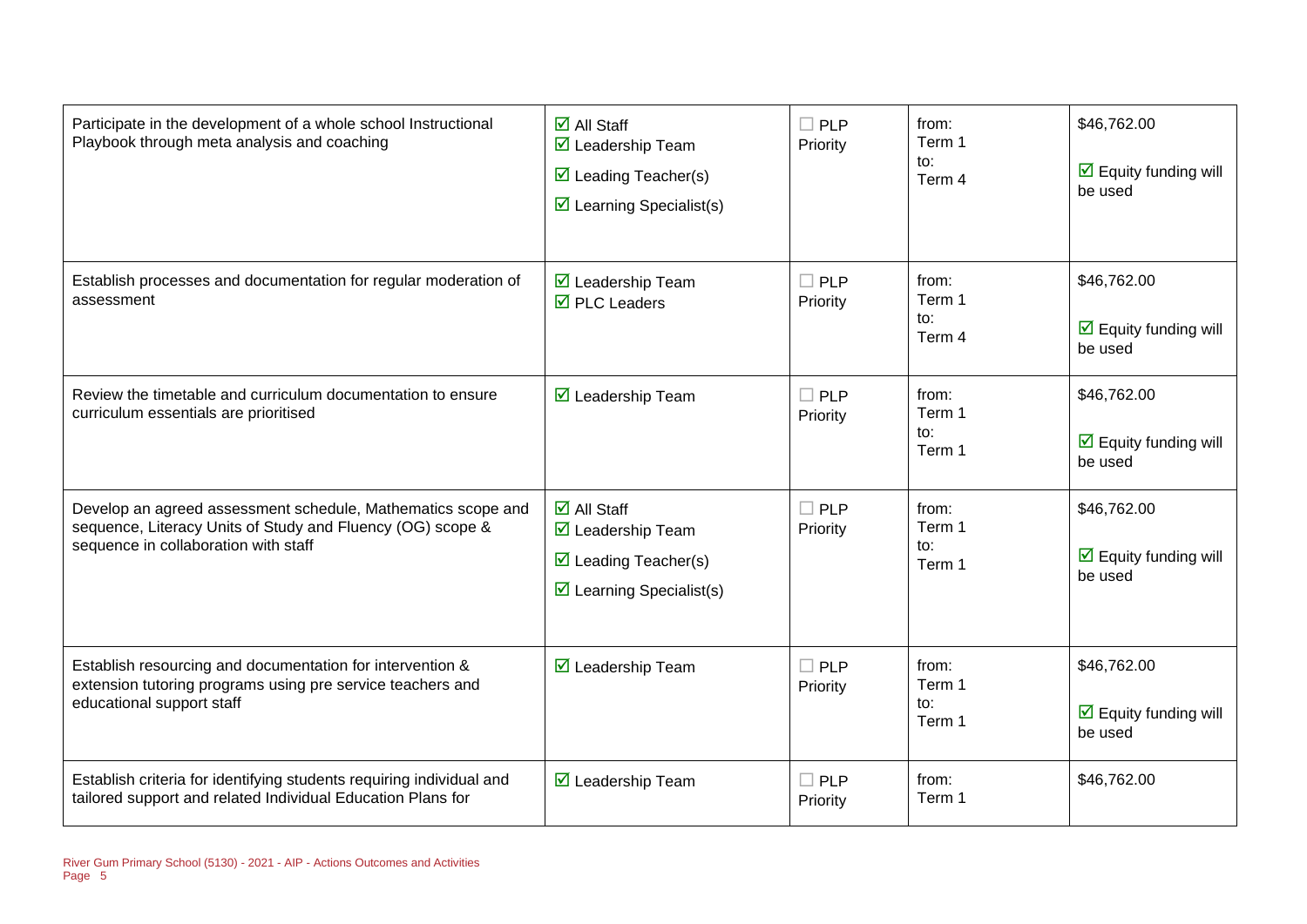| identified students,                                      |                                                                                                                                                                                                                                                                                                                                                                                                                                                                                                                                                                                                                                                                                                                                                                                                                                                                                                                                                                                                                                      | $\triangleright$ Leading Teacher(s) |                           | to:<br>Term 4                    | $\overline{\mathbf{M}}$ Equity funding will<br>be used                |
|-----------------------------------------------------------|--------------------------------------------------------------------------------------------------------------------------------------------------------------------------------------------------------------------------------------------------------------------------------------------------------------------------------------------------------------------------------------------------------------------------------------------------------------------------------------------------------------------------------------------------------------------------------------------------------------------------------------------------------------------------------------------------------------------------------------------------------------------------------------------------------------------------------------------------------------------------------------------------------------------------------------------------------------------------------------------------------------------------------------|-------------------------------------|---------------------------|----------------------------------|-----------------------------------------------------------------------|
| Engage with parents/carers to ensure appropriate supports |                                                                                                                                                                                                                                                                                                                                                                                                                                                                                                                                                                                                                                                                                                                                                                                                                                                                                                                                                                                                                                      | $\overline{\mathsf{M}}$ All Staff   | $\square$ PLP<br>Priority | from:<br>Term 1<br>to:<br>Term 4 | \$46,762.00<br>$\overline{\mathbf{y}}$ Equity funding will<br>be used |
| KIS <sub>2</sub><br><b>Health and wellbeing</b>           | Happy, active and healthy kids priority                                                                                                                                                                                                                                                                                                                                                                                                                                                                                                                                                                                                                                                                                                                                                                                                                                                                                                                                                                                              |                                     |                           |                                  |                                                                       |
| <b>Actions</b>                                            | 1. Refine whole school approach to wellbeing to consider actions at the leadership, teacher and student level.<br>2. Ensure all students can re-engage in all forms of the arts, including music, dance, drama and visual arts.<br>3. Develop a host of after school activities and events to keep our students and families engaged in active partnerships with the<br>school.                                                                                                                                                                                                                                                                                                                                                                                                                                                                                                                                                                                                                                                      |                                     |                           |                                  |                                                                       |
| <b>Outcomes</b>                                           | - Teachers, leaders and the school community will share a common understanding of the whole school approach.<br>- All teachers will use consistent support plans F-6.<br>- Leaders will strengthen engagement with regional and external support services.<br>- Students will experience more success in classes.<br>- At risk students will be identified and receive targeted support in a timely manner.<br>Students and families will be connected to Allied and Mental health services.<br>- Students will feel supported and engaged in classrooms and contribute to a strong classroom culture.<br>- Students will have strong relationships with peers.<br>- Teachers and leaders will integrate SEL into school practice, policies and programs.<br>- Students and families will feel supported and engaged via various specialist subjects, camps and after school programs.<br>- Students with acute needs will receive individualised support with regular monitoring and student support group meetings with<br>parents |                                     |                           |                                  |                                                                       |
| <b>Success Indicators</b>                                 | - Observations of changes to classroom practices.<br>Documentation of policies and programs<br>- Curriculum documentation reflecting social and emotional learning.<br>- Students engagement in wellbeing programs (feedback, participation, observations).<br>- Teacher reports of wellbeing concerns.<br>- Staffing of programs.                                                                                                                                                                                                                                                                                                                                                                                                                                                                                                                                                                                                                                                                                                   |                                     |                           |                                  |                                                                       |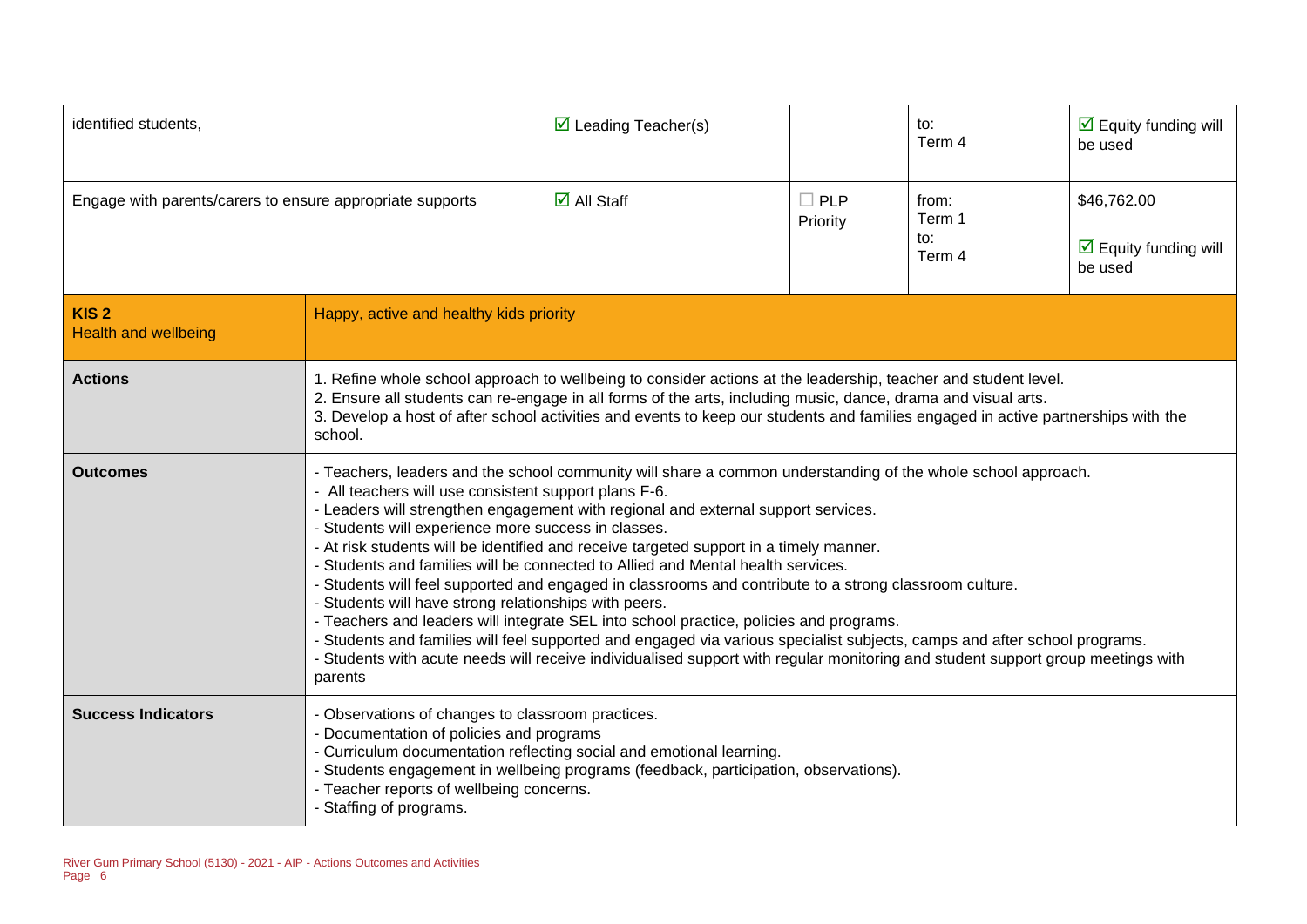| - Documentation of strategies students will classes and at school.<br>- Documentation of resources for wellbeing programs.<br>- Documentation of referrals and communication processes regarding monitoring and escalating wellbeing concerns. |                                                                                                                        |                                 |                                  |                                                                       |  |
|------------------------------------------------------------------------------------------------------------------------------------------------------------------------------------------------------------------------------------------------|------------------------------------------------------------------------------------------------------------------------|---------------------------------|----------------------------------|-----------------------------------------------------------------------|--|
| <b>Activities and Milestones</b>                                                                                                                                                                                                               | Who                                                                                                                    | Is this a PL<br><b>Priority</b> | When                             | <b>Budget</b>                                                         |  |
| Develop curriculum units collaboratively with Wellbeing team<br>members. Teachers guide for SEL and wellbeing to be produced<br>each term.                                                                                                     | ☑ Assistant Principal<br>☑ Student Wellbeing Co-<br>ordinator<br>☑ Wellbeing Team                                      | <b>☑</b> PLP<br>Priority        | from:<br>Term 1<br>to:<br>Term 4 | \$50,432.00<br>$\overline{\mathbf{M}}$ Equity funding will<br>be used |  |
| Lead school for Respectful Relationships building relationships with<br>our partner schools by attending and leading cluster network<br>meetings.                                                                                              | $\triangleright$ Assistant Principal<br>☑ Student Wellbeing Co-<br>ordinator<br>$\overline{\mathbf{M}}$ Wellbeing Team | $\Box$ PLP<br>Priority          | from:<br>Term 1<br>to:<br>Term 4 | \$50,432.00<br>$\overline{\mathbf{y}}$ Equity funding will<br>be used |  |
| Coordinate Ardoch, Smith Family, ACE foundation and other<br>external support services to enhance opportunities for wellbeing<br>and engagement.                                                                                               | $\triangleright$ Assistant Principal<br>☑ Student Wellbeing Co-<br>ordinator                                           | $\square$ PLP<br>Priority       | from:<br>Term 1<br>to:<br>Term 4 | \$50,432.00<br>$\overline{\mathbf{M}}$ Equity funding will<br>be used |  |
| Provide clarity of roles and responsibility of teachers, education,<br>support staff and middle leaders.                                                                                                                                       | $\triangleright$ Assistant Principal<br>☑ Student Wellbeing Co-<br>ordinator                                           | $\Box$ PLP<br>Priority          | from:<br>Term 1<br>to:<br>Term 1 | \$50,432.00<br>$\overline{\mathbf{M}}$ Equity funding will<br>be used |  |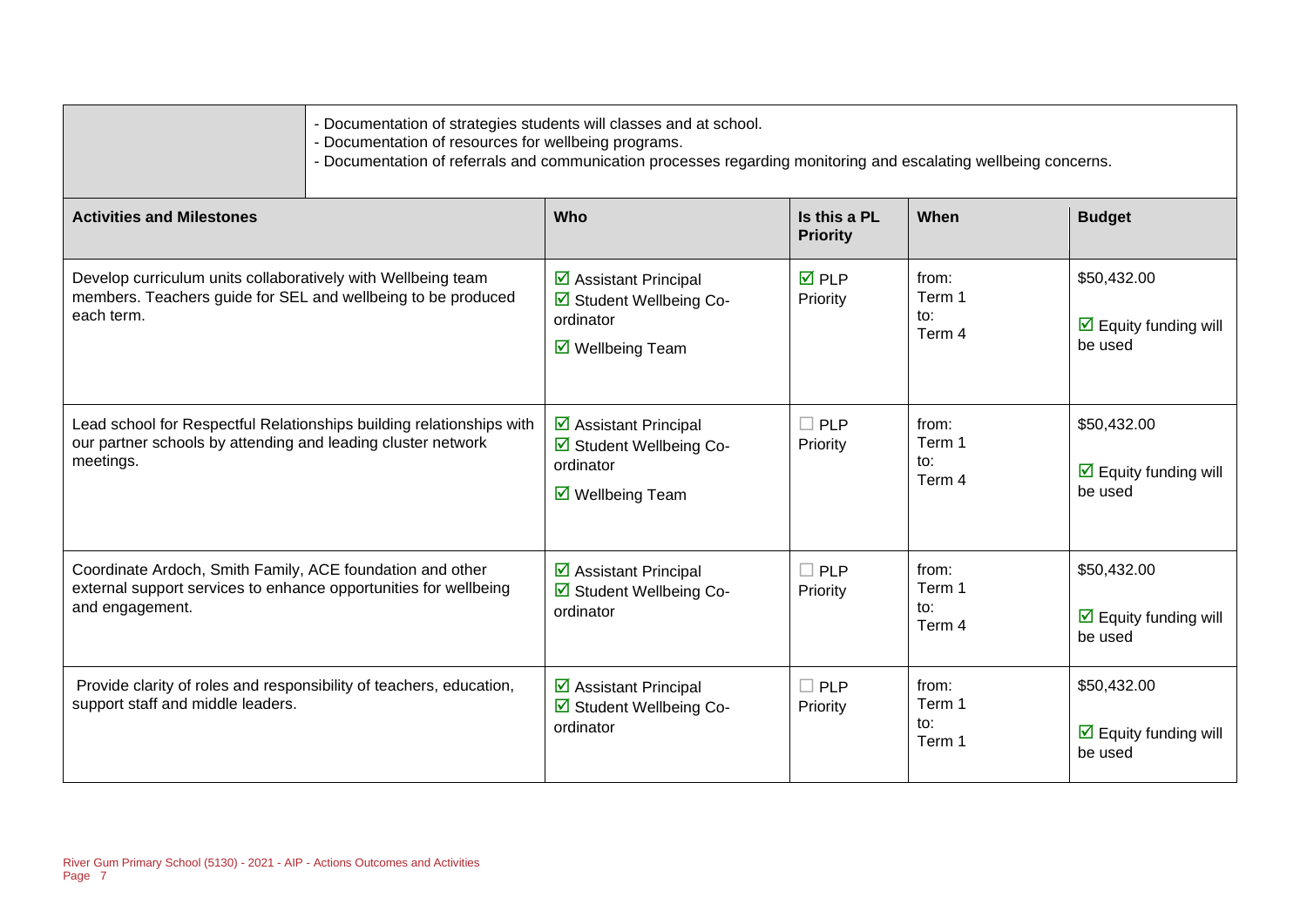| Develop and provide curriculum resources which reflect wellbeing<br>and social and emotional learning focus.                                                | ☑ Assistant Principal<br>☑ Student Wellbeing Co-<br>ordinator                                                                                                                              | $\Box$ PLP<br>Priority    | from:<br>Term 1<br>to:<br>Term 4 | \$50,432.00<br>$\overline{\mathbf{y}}$ Equity funding will<br>be used |
|-------------------------------------------------------------------------------------------------------------------------------------------------------------|--------------------------------------------------------------------------------------------------------------------------------------------------------------------------------------------|---------------------------|----------------------------------|-----------------------------------------------------------------------|
| Establish a regular time for the wellbeing team to meet with staff.                                                                                         | $\triangleright$ Assistant Principal<br>☑ Student Wellbeing Co-<br>ordinator<br>$\triangledown$ Student(s)<br>$\overline{\mathbf{M}}$ Wellbeing Team                                       | $\square$ PLP<br>Priority | from:<br>Term 1<br>to:<br>Term 4 | \$50,432.00<br>$\overline{\mathbf{y}}$ Equity funding will<br>be used |
| Establish after school clubs to enhance healthy minds and bodies.                                                                                           | $\overline{\mathbf{d}}$ All Staff<br>☑ Assistant Principal<br>Student Wellbeing Co-<br>ordinator<br>$\triangledown$ Student(s)<br>$\triangledown$ Wellbeing Team                           | $\square$ PLP<br>Priority | from:<br>Term 1<br>to:<br>Term 4 | \$50,432.00<br>$\overline{\mathbf{M}}$ Equity funding will<br>be used |
| Establish check ins with families of at risk students including<br>Koorie, PSD, OOHC to develop SSG, Attendance and Behaviour<br>support and support plans. | $\overline{\mathsf{d}}$ All Staff<br>$\triangleright$ Assistant Principal<br>☑ Student Wellbeing Co-<br>ordinator<br>$\triangleright$ Student(s)<br>$\overline{\mathsf{M}}$ Wellbeing Team | $\square$ PLP<br>Priority | from:<br>Term 1<br>to:<br>Term 4 | \$50,432.00<br>$\overline{\mathbf{y}}$ Equity funding will<br>be used |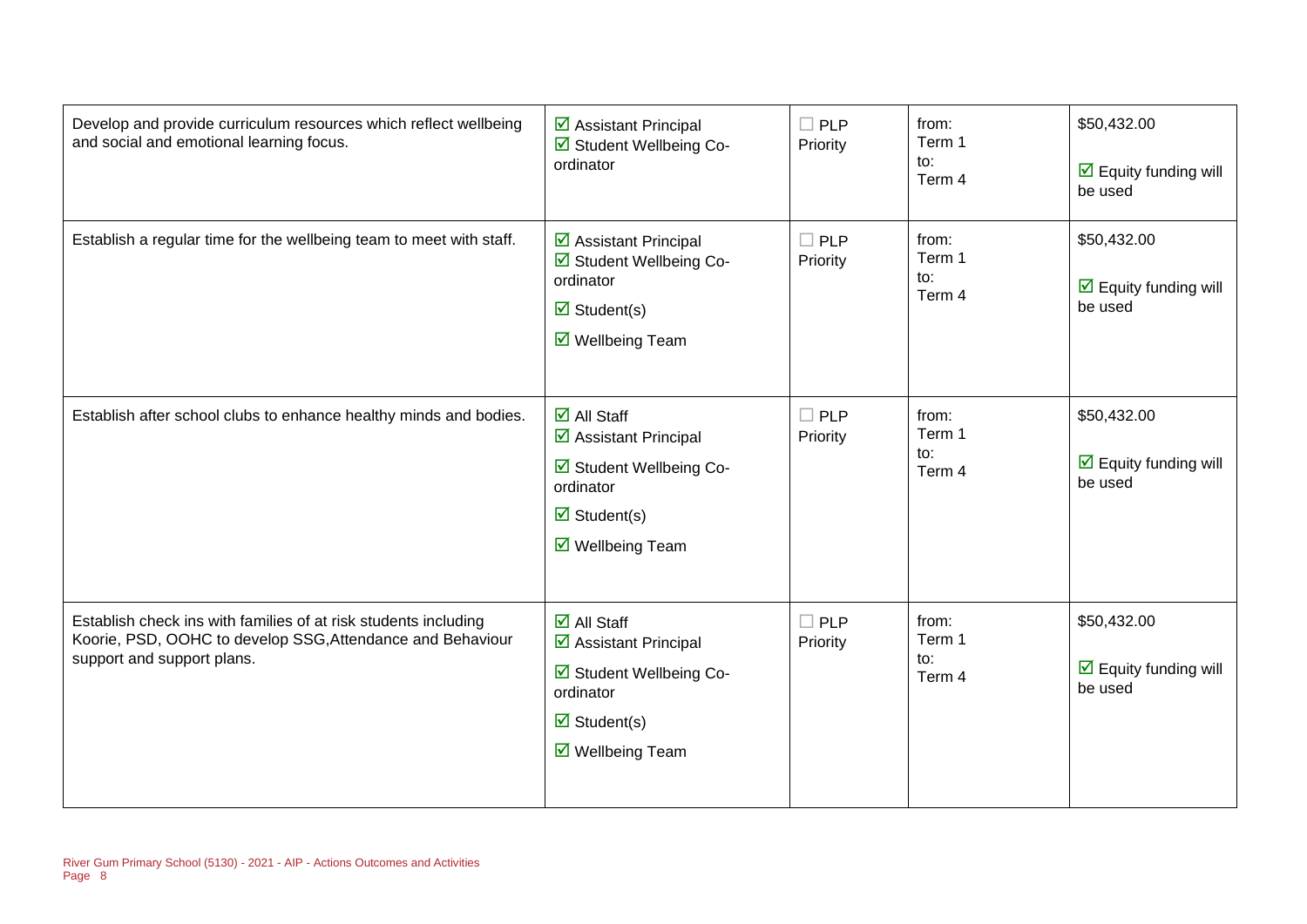| KIS <sub>3</sub><br><b>Building communities</b>                                                                                  | Connected schools priority                                                                                                                                                                                                                                                                                                                                                                                                                                            |                                                                               |                                 |                                  |                                                                      |  |
|----------------------------------------------------------------------------------------------------------------------------------|-----------------------------------------------------------------------------------------------------------------------------------------------------------------------------------------------------------------------------------------------------------------------------------------------------------------------------------------------------------------------------------------------------------------------------------------------------------------------|-------------------------------------------------------------------------------|---------------------------------|----------------------------------|----------------------------------------------------------------------|--|
| <b>Actions</b>                                                                                                                   | 1. Strengthen and embed the school-wide approach to communication with parents and incorporating the new ways in which<br>schools connected during remote and flexible learning<br>2. Strengthen and adapt the school-wide approach to digital learning and policies regarding digital access and devices<br>3. Engage with PLCs to foster collaboration among teams to build collective efficacy and build digital learning pedagogy to support<br>student learning. |                                                                               |                                 |                                  |                                                                      |  |
| <b>Outcomes</b>                                                                                                                  | - Leaders will prioritise time for staff to communicate and build relationships with parents and carers<br>- Teachers will have strong relationships with students and parents and carers<br>- All students will be connected to resources and learning opportunities through 1-1 ipad program<br>- Teachers will be confident in integrating digital learning pedagogy in classroom practices in English & Maths                                                     |                                                                               |                                 |                                  |                                                                      |  |
| <b>Success Indicators</b>                                                                                                        | Student perception and survey data (PIVOT) to gather student feedback<br>Observations and learning walks demonstrate use of digital learning in classrooms In English & Maths<br>Documentation of school digital policies<br>- Face-to-face check-ins and teachers' perceptions of student interest or confidence in digital learning tasks                                                                                                                           |                                                                               |                                 |                                  |                                                                      |  |
| <b>Activities and Milestones</b>                                                                                                 |                                                                                                                                                                                                                                                                                                                                                                                                                                                                       | Who                                                                           | Is this a PL<br><b>Priority</b> | When                             | <b>Budget</b>                                                        |  |
| Prioritise collaboration and planning time in PLCs to share effective<br>digital learning and relationship building strategies.  |                                                                                                                                                                                                                                                                                                                                                                                                                                                                       | $\overline{\mathbf{M}}$ Leadership Team<br>$\overline{\boxtimes}$ PLC Leaders | $\overline{M}$ PLP<br>Priority  | from:<br>Term 1<br>to:<br>Term 4 | \$5,172.00<br>$\overline{\mathbf{M}}$ Equity funding will<br>be used |  |
| PLCS to use Peers goals to incorporate reflection on practice<br>through recording of explicit teaching for feedback from peers. |                                                                                                                                                                                                                                                                                                                                                                                                                                                                       | $\overline{\mathbf{M}}$ All Staff<br>$\overline{\boxtimes}$ PLC Leaders       | $\Box$ PLP<br>Priority          | from:<br>Term 1<br>to:<br>Term 4 | \$5,172.00<br>$\triangleright$ Equity funding will<br>be used        |  |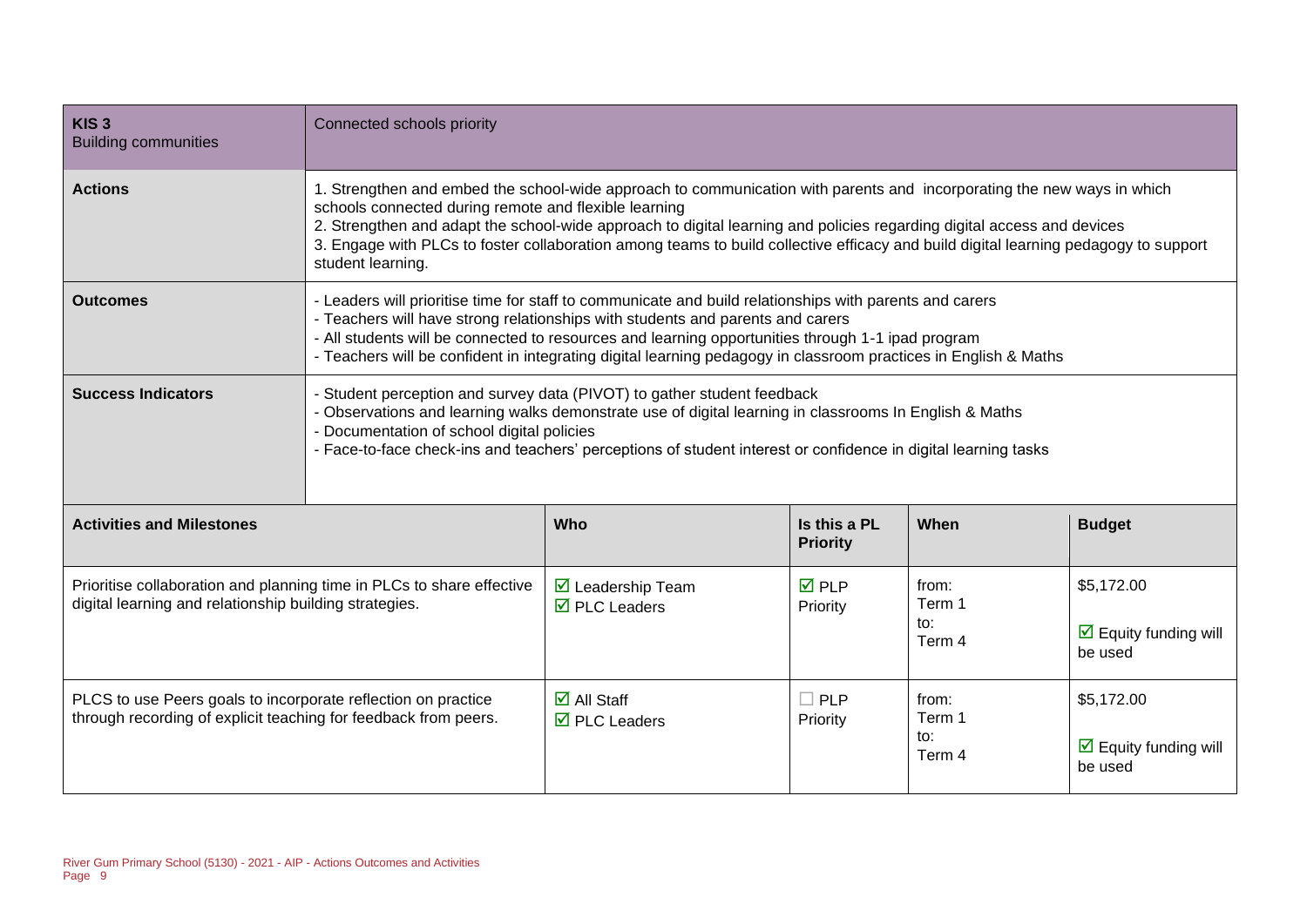| Expand community access to school newsletters, social media, and<br>information sessions by introducing a Facebook page, podcasts<br>and live streamed assemblies.                                                                                                          | $\triangleright$ Assistant Principal<br>$\triangleright$ Education Support<br>$\triangleright$ Student(s) | $\Box$ PLP<br>Priority | from:<br>Term 1<br>to:<br>Term 4 | \$5,172.00<br>$\triangledown$ Equity funding will<br>be used         |
|-----------------------------------------------------------------------------------------------------------------------------------------------------------------------------------------------------------------------------------------------------------------------------|-----------------------------------------------------------------------------------------------------------|------------------------|----------------------------------|----------------------------------------------------------------------|
| Invite local community members and leaders to school open days,<br>assemblies, concerts and other school events                                                                                                                                                             | $\overline{\mathbf{M}}$ All Staff<br>$\triangleright$ Leadership Team                                     | $\Box$ PLP<br>Priority | from:<br>Term 1<br>to:<br>Term 4 | \$5,172.00<br>$\triangleright$ Equity funding will<br>be used        |
| Provide access to and promote information in appropriate<br>community languages and engage translation services through the<br>RESP audit and community project.                                                                                                            | $\triangleright$ Literacy Leader<br>☑ Literacy Support                                                    | $\Box$ PLP<br>Priority | from:<br>Term 1<br>to:<br>Term 4 | \$5,172.00<br>$\triangleright$ Equity funding will<br>be used        |
| Implement Reading Tutor program through ARDOCH partnership.                                                                                                                                                                                                                 | $\overline{\mathbf{y}}$ Literacy Leader                                                                   | $\Box$ PLP<br>Priority | from:<br>Term 1<br>to:<br>Term 4 | \$5,172.00<br>$\triangleright$ Equity funding will<br>be used        |
| Implement 1-1 ipad program where students can use device at<br>home to provide access to asynchronous learning through RGPS<br>Virtual Library, See Saw, High Ability Program and school<br>purchased digital subscriptions such as Essential Assessment &<br>Reading Eggs. | $\triangleright$ Assistant Principal<br>$\Box$ Education Support                                          | $\Box$ PLP<br>Priority | from:<br>Term 1<br>to:<br>Term 4 | \$5,172.00<br>$\overline{\mathbf{y}}$ Equity funding will<br>be used |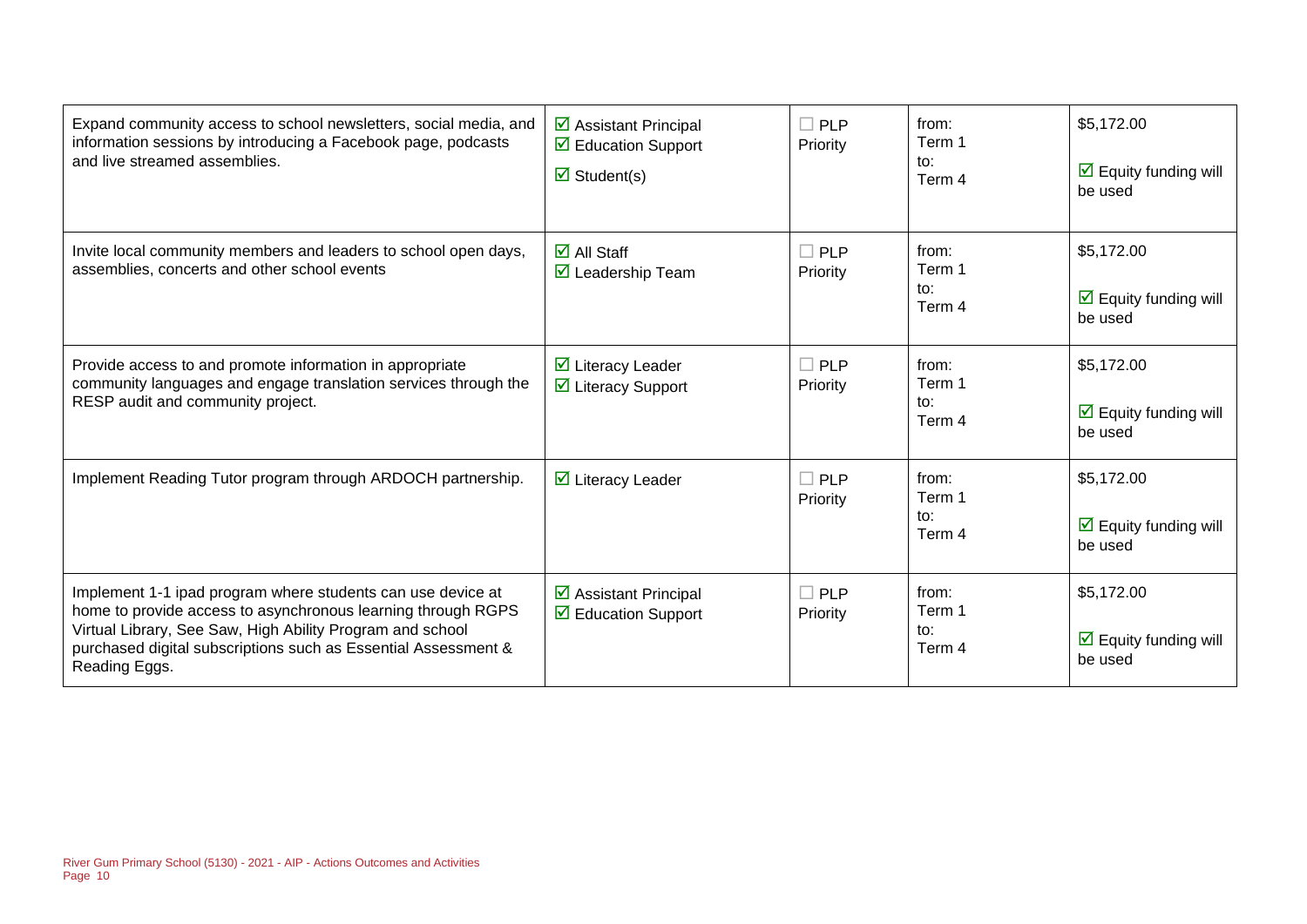#### **Equity Funding Planner**

#### Equity Spending Totals

| Category                                                 | <b>Total proposed</b><br>budget (\$) | Spend $($)$    |
|----------------------------------------------------------|--------------------------------------|----------------|
| Equity funding associated with Activities and Milestones | \$954,046.00                         | \$954,046.00   |
| <b>Additional Equity funding</b>                         | \$484,856.00                         | \$484,856.00   |
| <b>Grand Total</b>                                       | \$1,438,902.00                       | \$1,438,902.00 |

#### Activities and Milestones

| <b>Activities and Milestones</b>                                                                                                                                                                                                                                                                                                                                                                                 | When                             | Category                                                                                                           | <b>Total proposed</b><br>budget (\$) | <b>Equity Spend (\$)</b> |
|------------------------------------------------------------------------------------------------------------------------------------------------------------------------------------------------------------------------------------------------------------------------------------------------------------------------------------------------------------------------------------------------------------------|----------------------------------|--------------------------------------------------------------------------------------------------------------------|--------------------------------------|--------------------------|
| Schedule and organise professional learning in key<br>priority curriculum areas on formative assessment and<br>collecting, analysing, responding to and monitoring<br>data throughout the year:<br>Glen Pearsall: Formative Assessment<br>Curriculum Day: ES whole school Maths & Reading<br>Approaches<br><b>BASTOW: leading literacy</b><br>Orton Gillingham Training x6 staff<br><b>Impact Cycle Coaching</b> | from:<br>Term 1<br>to:<br>Term 4 | ☑ Professional development (excluding CRT<br>costs and new FTE)                                                    | \$46,766.00                          | \$46,766.00              |
| Document plans for coaching/mentoring/observation                                                                                                                                                                                                                                                                                                                                                                | from:<br>Term 1<br>to:<br>Term 2 | $\boxtimes$ School-based staffing<br>$\triangledown$ Professional development (excluding CRT<br>costs and new FTE) | \$46,762.00                          | \$46,762.00              |
| Maintain and monitor whole school data spread sheet<br>for collecting and monitoring school-wide data in<br>English & Mathematics                                                                                                                                                                                                                                                                                | from:<br>Term 1                  | $\boxtimes$ School-based staffing                                                                                  | \$46,762.00                          | \$46,762.00              |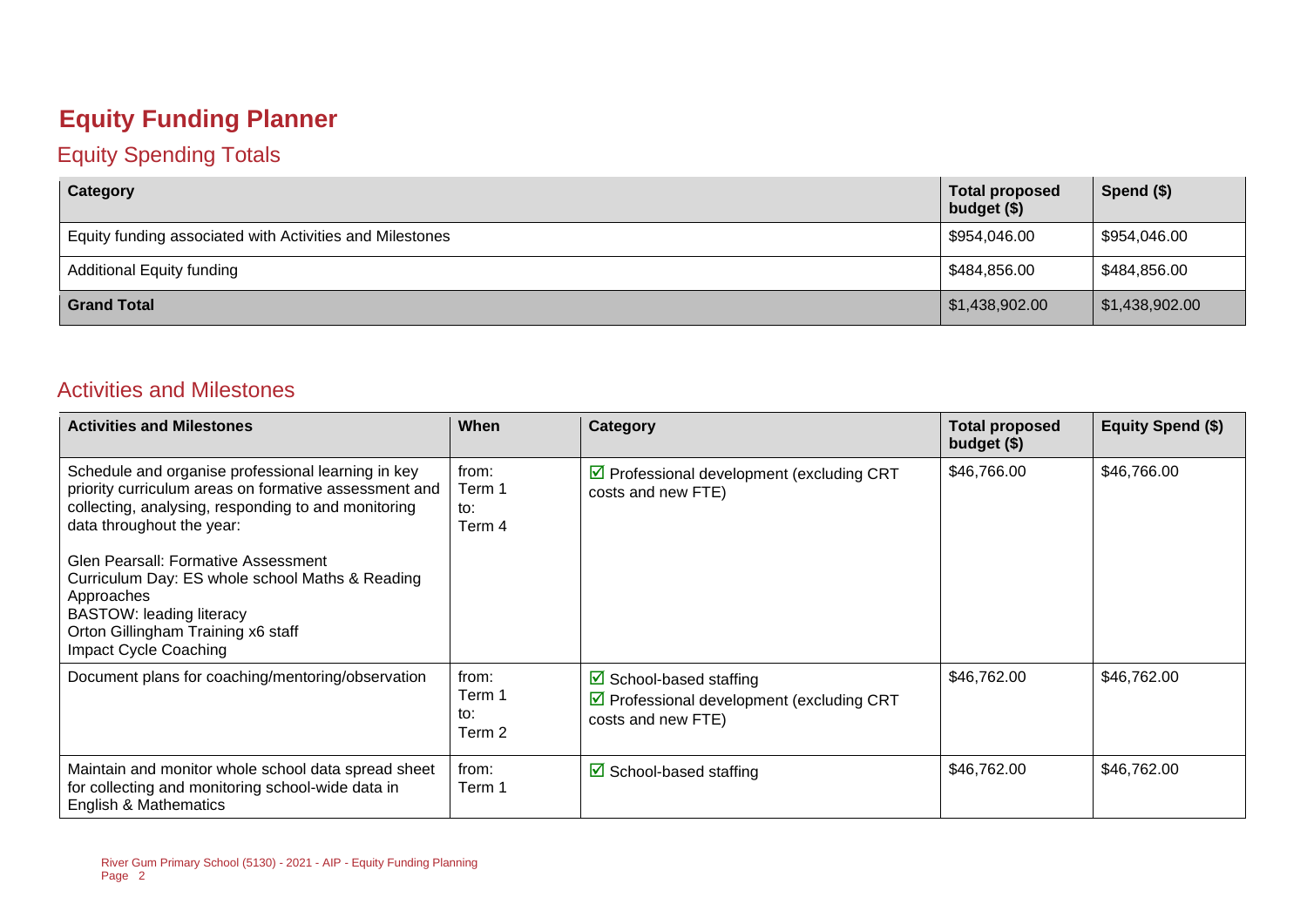|                                                                                                                                                                       | $\mathsf{to}:$<br>Term 4                    | $\triangledown$ Teaching and learning programs and<br>resources                                                                                  |             |             |
|-----------------------------------------------------------------------------------------------------------------------------------------------------------------------|---------------------------------------------|--------------------------------------------------------------------------------------------------------------------------------------------------|-------------|-------------|
| Implement and document micro goals for Intervention<br>support tutoring program in English & Mathematics                                                              | from:<br>Term 1<br>to:<br>Term 4            | ☑ School-based staffing<br>$\triangleright$ Teaching and learning programs and<br>resources                                                      | \$46,762.00 | \$46,762.00 |
| Participate in the development of a whole school<br>Instructional Playbook through meta analysis and<br>coaching                                                      | from:<br>Term 1<br>to:<br>Term 4            | $\triangledown$ Teaching and learning programs and<br>resources<br>$\triangledown$ Professional development (excluding CRT<br>costs and new FTE) | \$46,762.00 | \$46,762.00 |
| Establish processes and documentation for regular<br>moderation of assessment                                                                                         | from:<br>Term 1<br>to:<br>Term 4            | $\triangledown$ Teaching and learning programs and<br>resources                                                                                  | \$46,762.00 | \$46,762.00 |
| Review the timetable and curriculum documentation<br>to ensure curriculum essentials are prioritised                                                                  | from:<br>Term 1<br>to:<br>Term 1            | $\triangleright$ School-based staffing<br>$\overline{\mathbf{M}}$ Teaching and learning programs and<br>resources                                | \$46,762.00 | \$46,762.00 |
| Develop an agreed assessment schedule,<br>Mathematics scope and sequence, Literacy Units of<br>Study and Fluency (OG) scope & sequence in<br>collaboration with staff | from:<br>Term 1<br>to:<br>Term 1            | $\triangleright$ School-based staffing<br>$\overline{\mathbf{M}}$ Teaching and learning programs and<br>resources                                | \$46,762.00 | \$46,762.00 |
| Establish resourcing and documentation for<br>intervention & extension tutoring programs using pre<br>service teachers and educational support staff                  | from:<br>Term 1<br>$\mathsf{to}:$<br>Term 1 | $\triangleright$ School-based staffing<br>$\overline{\mathbf{M}}$ Teaching and learning programs and<br>resources                                | \$46,762.00 | \$46,762.00 |
| Establish criteria for identifying students requiring<br>individual and tailored support and related Individual<br>Education Plans for identified students,           | from:<br>Term 1<br>to:<br>Term 4            | ☑ School-based staffing<br>$\triangledown$ Teaching and learning programs and<br>resources                                                       | \$46,762.00 | \$46,762.00 |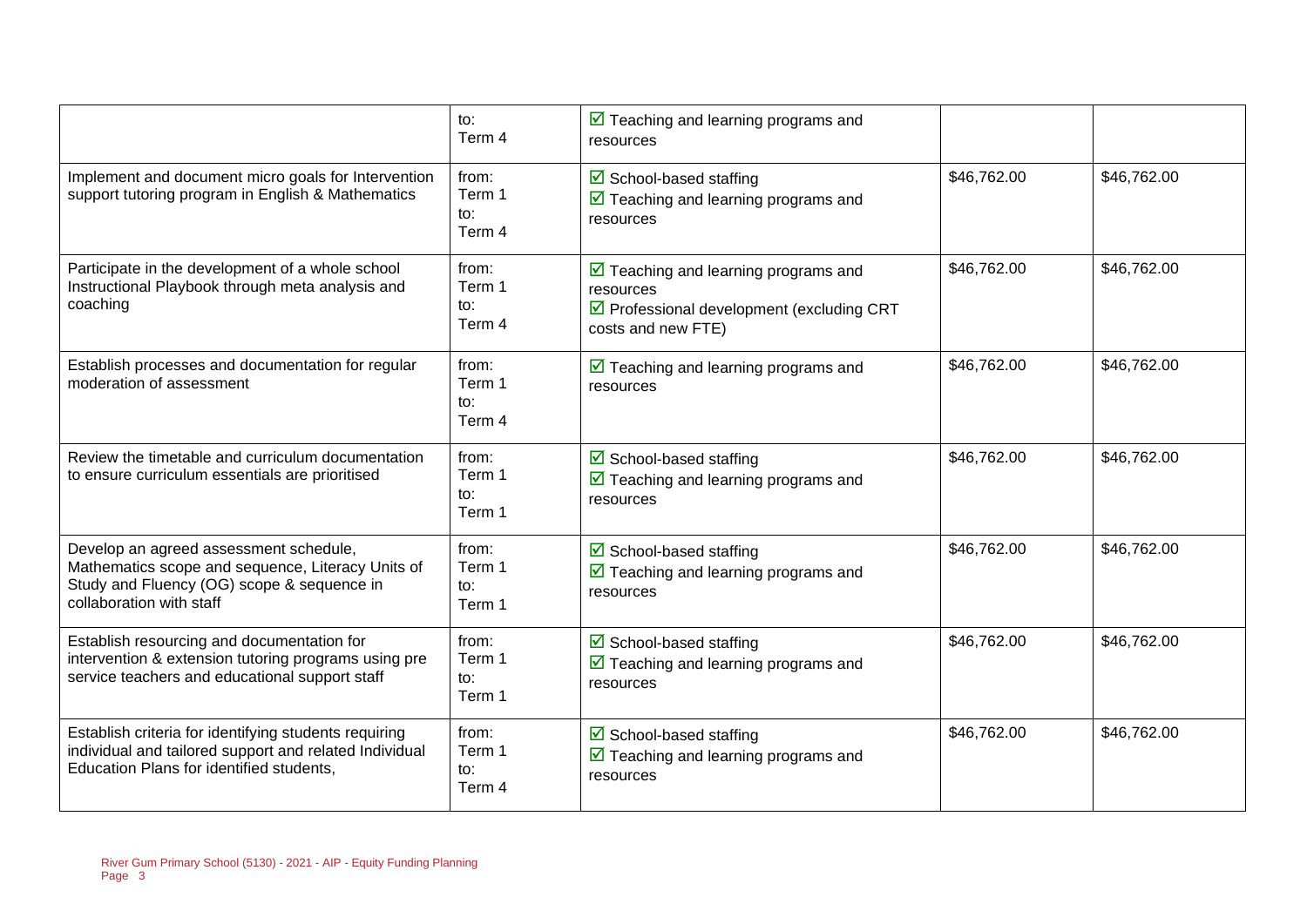| Engage with parents/carers to ensure appropriate<br>supports                                                                                      | from:<br>Term 1<br>to:<br>Term 4 | $\triangleright$ School-based staffing                                                                                                                                                      | \$46,762.00 | \$46,762.00 |
|---------------------------------------------------------------------------------------------------------------------------------------------------|----------------------------------|---------------------------------------------------------------------------------------------------------------------------------------------------------------------------------------------|-------------|-------------|
| Develop curriculum units collaboratively with<br>Wellbeing team members. Teachers guide for SEL<br>and wellbeing to be produced each term.        | from:<br>Term 1<br>to:<br>Term 4 | $\triangleright$ School-based staffing<br>$\triangleright$ Teaching and learning programs and<br>resources<br>$\triangledown$ Professional development (excluding CRT<br>costs and new FTE) | \$50,432.00 | \$50,432.00 |
| Lead school for Respectful Relationships building<br>relationships with our partner schools by attending<br>and leading cluster network meetings. | from:<br>Term 1<br>to:<br>Term 4 | $\triangledown$ Professional development (excluding CRT<br>costs and new FTE)                                                                                                               | \$50,432.00 | \$50,432.00 |
| Coordinate Ardoch, Smith Family, ACE foundation<br>and other external support services to enhance<br>opportunities for wellbeing and engagement.  | from:<br>Term 1<br>to:<br>Term 4 | $\triangleright$ School-based staffing                                                                                                                                                      | \$50,432.00 | \$50,432.00 |
| Provide clarity of roles and responsibility of teachers,<br>education, support staff and middle leaders.                                          | from:<br>Term 1<br>to:<br>Term 1 | ☑ School-based staffing                                                                                                                                                                     | \$50,432.00 | \$50,432.00 |
| Develop and provide curriculum resources which<br>reflect wellbeing and social and emotional learning<br>focus.                                   | from:<br>Term 1<br>to:<br>Term 4 | $\triangleright$ Professional development (excluding CRT<br>costs and new FTE)                                                                                                              | \$50,432.00 | \$50,432.00 |
| Establish a regular time for the wellbeing team to<br>meet with staff.                                                                            | from:<br>Term 1<br>to:<br>Term 4 | $\triangledown$ School-based staffing<br>☑ Professional development (excluding CRT<br>costs and new FTE)                                                                                    | \$50,432.00 | \$50,432.00 |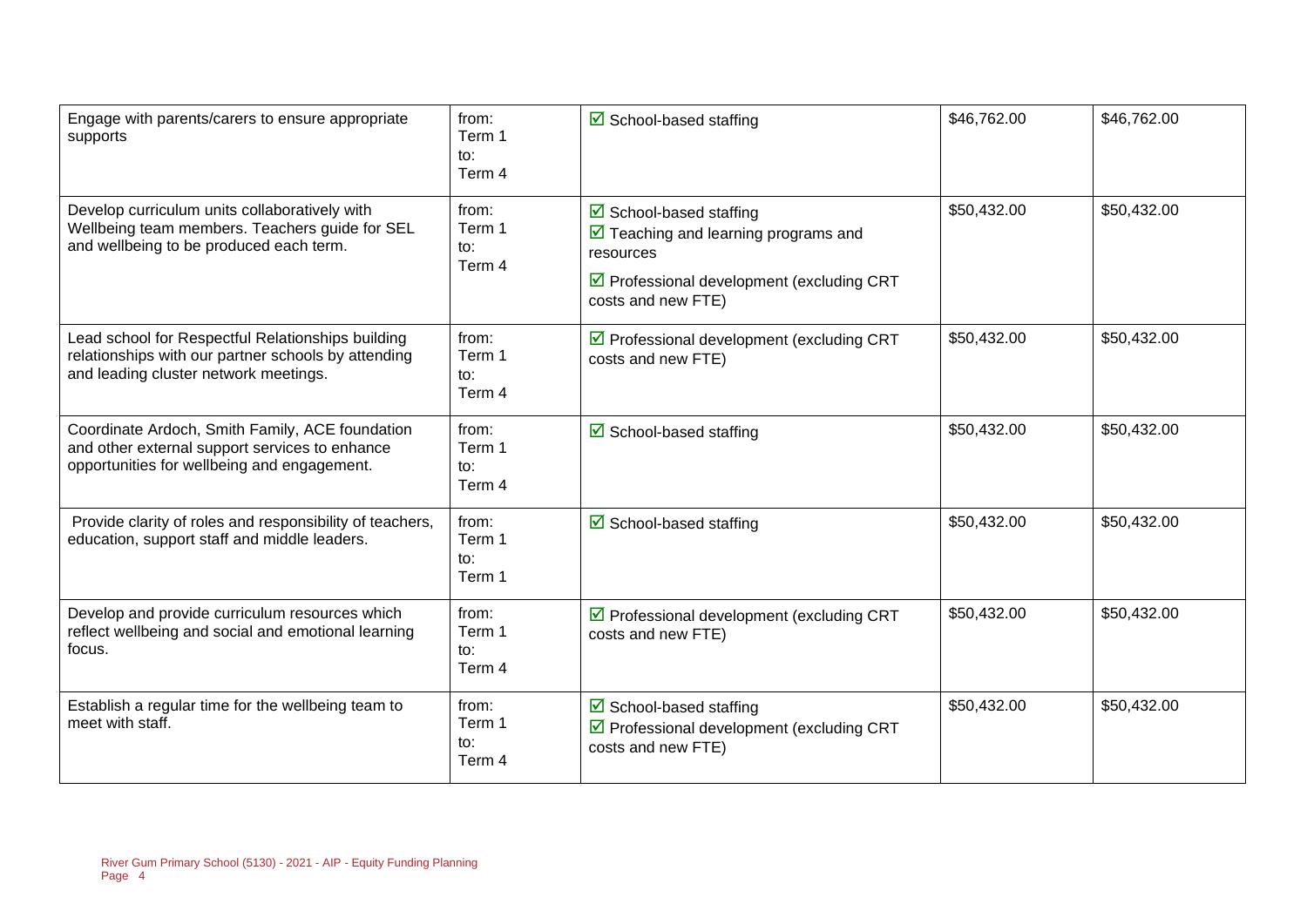| Establish after school clubs to enhance healthy minds<br>and bodies.                                                                                                  | from:<br>Term 1<br>to:<br>Term 4 | $\triangleright$ School-based staffing                                                                                                                                                | \$50,432.00 | \$50,432.00 |
|-----------------------------------------------------------------------------------------------------------------------------------------------------------------------|----------------------------------|---------------------------------------------------------------------------------------------------------------------------------------------------------------------------------------|-------------|-------------|
| Establish check ins with families of at risk students<br>including Koorie, PSD, OOHC to develop<br>SSG, Attendance and Behaviour support and support<br>plans.        | from:<br>Term 1<br>to:<br>Term 4 | $\triangleright$ School-based staffing<br>$\overline{\mathbf{y}}$ Support services                                                                                                    | \$50,432.00 | \$50,432.00 |
| Prioritise collaboration and planning time in PLCs to<br>share effective digital learning and relationship<br>building strategies.                                    | from:<br>Term 1<br>to:<br>Term 4 | ☑ School-based staffing<br>☑ Professional development (excluding CRT<br>costs and new FTE)                                                                                            | \$5,172.00  | \$5,172.00  |
| PLCS to use Peers goals to incorporate reflection on<br>practice through recording of explicit teaching for<br>feedback from peers.                                   | from:<br>Term 1<br>to:<br>Term 4 | $\boxtimes$ School-based staffing<br>$\triangledown$ Teaching and learning programs and<br>resources<br>$\triangledown$ Professional development (excluding CRT<br>costs and new FTE) | \$5,172.00  | \$5,172.00  |
| Expand community access to school newsletters,<br>social media, and information sessions by introducing<br>a Facebook page, podcasts and live streamed<br>assemblies. | from:<br>Term 1<br>to:<br>Term 4 | $\triangleright$ School-based staffing                                                                                                                                                | \$5,172.00  | \$5,172.00  |
| Invite local community members and leaders to<br>school open days, assemblies, concerts and other<br>school events                                                    | from:<br>Term 1<br>to:<br>Term 4 | $\triangleright$ School-based staffing                                                                                                                                                | \$5,172.00  | \$5,172.00  |
| Provide access to and promote information in<br>appropriate community languages and engage<br>translation services through the RESP audit and<br>community project.   | from:<br>Term 1<br>to:<br>Term 4 | $\triangleright$ School-based staffing<br>$\triangledown$ Professional development (excluding CRT<br>costs and new FTE)                                                               | \$5,172.00  | \$5,172.00  |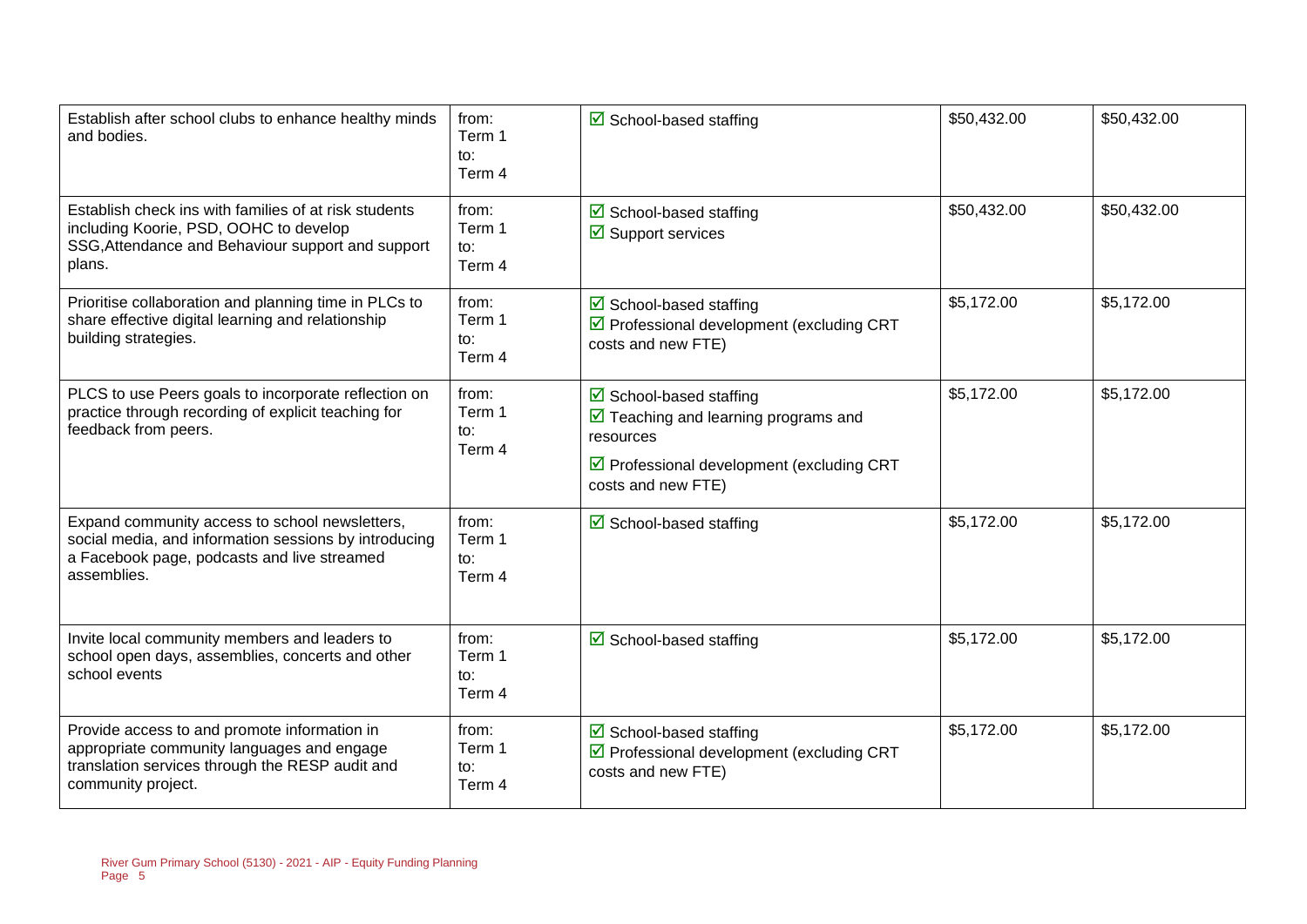| Implement Reading Tutor program through ARDOCH<br>partnership.                                                                                                                                                                                                                 | from:<br>Term 1<br>to:<br>Term 4 | $\triangleright$ School-based staffing<br>$\overline{\mathbf{y}}$ Support services | \$5,172.00 | \$5,172.00   |
|--------------------------------------------------------------------------------------------------------------------------------------------------------------------------------------------------------------------------------------------------------------------------------|----------------------------------|------------------------------------------------------------------------------------|------------|--------------|
| Implement 1-1 ipad program where students can use<br>device at home to provide access to asynchronous<br>learning through RGPS Virtual Library, See Saw, High<br>Ability Program and school purchased digital<br>subscriptions such as Essential Assessment &<br>Reading Eggs. | from:<br>Term 1<br>to:<br>Term 4 | $\triangleright$ School-based staffing                                             | \$5,172.00 | \$5,172.00   |
| <b>Totals</b>                                                                                                                                                                                                                                                                  |                                  |                                                                                    |            | \$954,046.00 |

#### Additional Equity spend

| Outline here any additional Equity spend for 2021                                                        | When                             | Category                                                                       | <b>Total proposed</b><br>budget $($)$ | <b>Equity Spend (\$)</b> |
|----------------------------------------------------------------------------------------------------------|----------------------------------|--------------------------------------------------------------------------------|---------------------------------------|--------------------------|
| Happy Healty Active Kids: Interschool Sport, Student<br>Leadership, Garden, SEL, Footsteps, Play Leaders | from:<br>Term 1<br>to:<br>Term 4 | $\boxtimes$ School-based staffing                                              | \$109,000.00                          | \$109,000.00             |
| Leadership Professional Learning                                                                         | from:<br>Term 1<br>to:<br>Term 4 | $\triangleright$ Professional development (excluding CRT<br>costs and new FTE) | \$37,000.00                           | \$37,000.00              |
| Leased Equipment                                                                                         | from:<br>Term 1<br>to:<br>Term 4 | $\overline{\mathsf{M}}$ Assets                                                 | \$192,267.00                          | \$192,267.00             |
| Learning Catch up and extension                                                                          | from:<br>Term 1                  | $\triangleright$ Teaching and learning programs and<br>resources               | \$146,589.00                          | \$146,589.00             |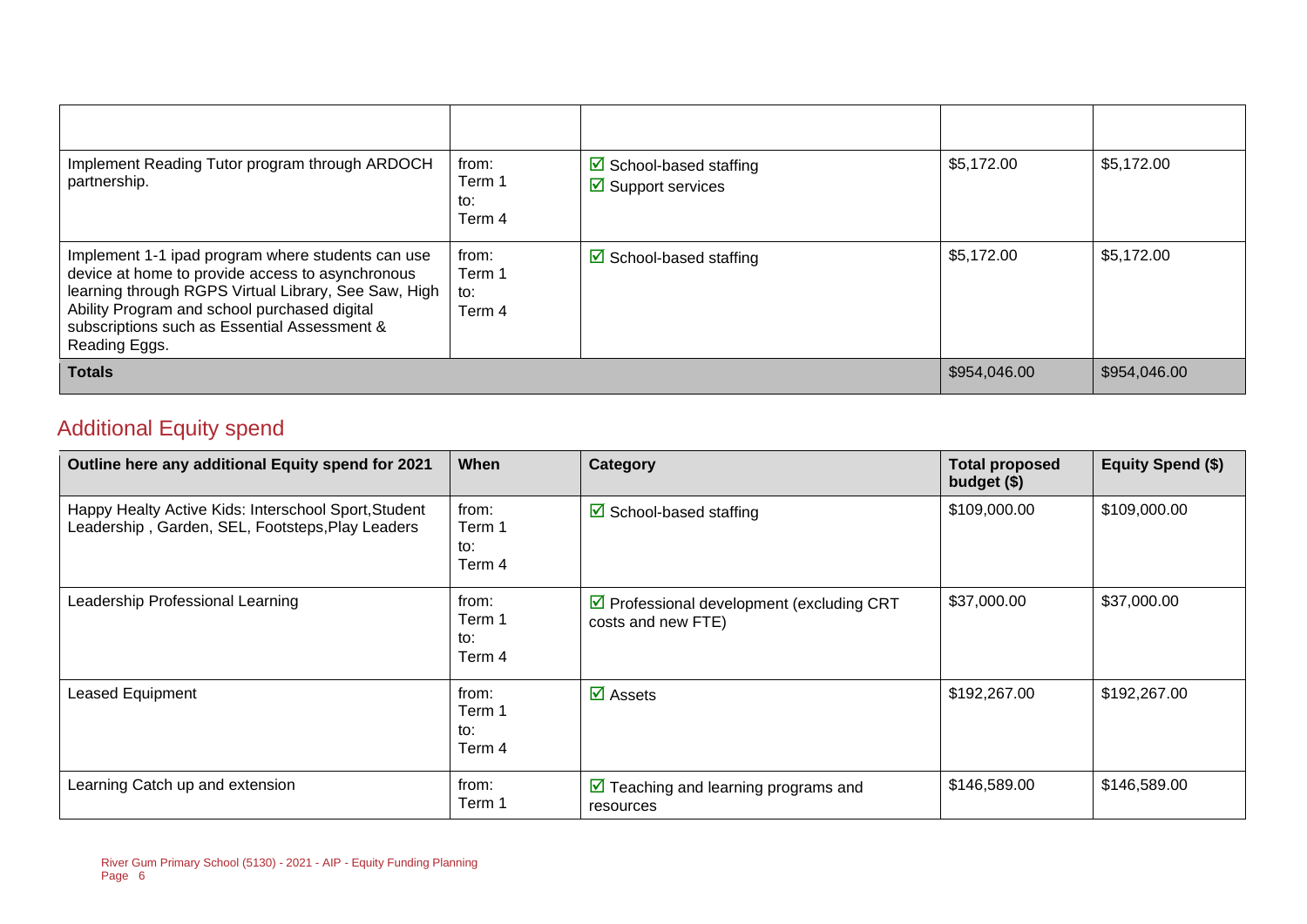|        | to:<br>Term 4 |              |              |
|--------|---------------|--------------|--------------|
| Totals |               | \$484,856.00 | \$484,856.00 |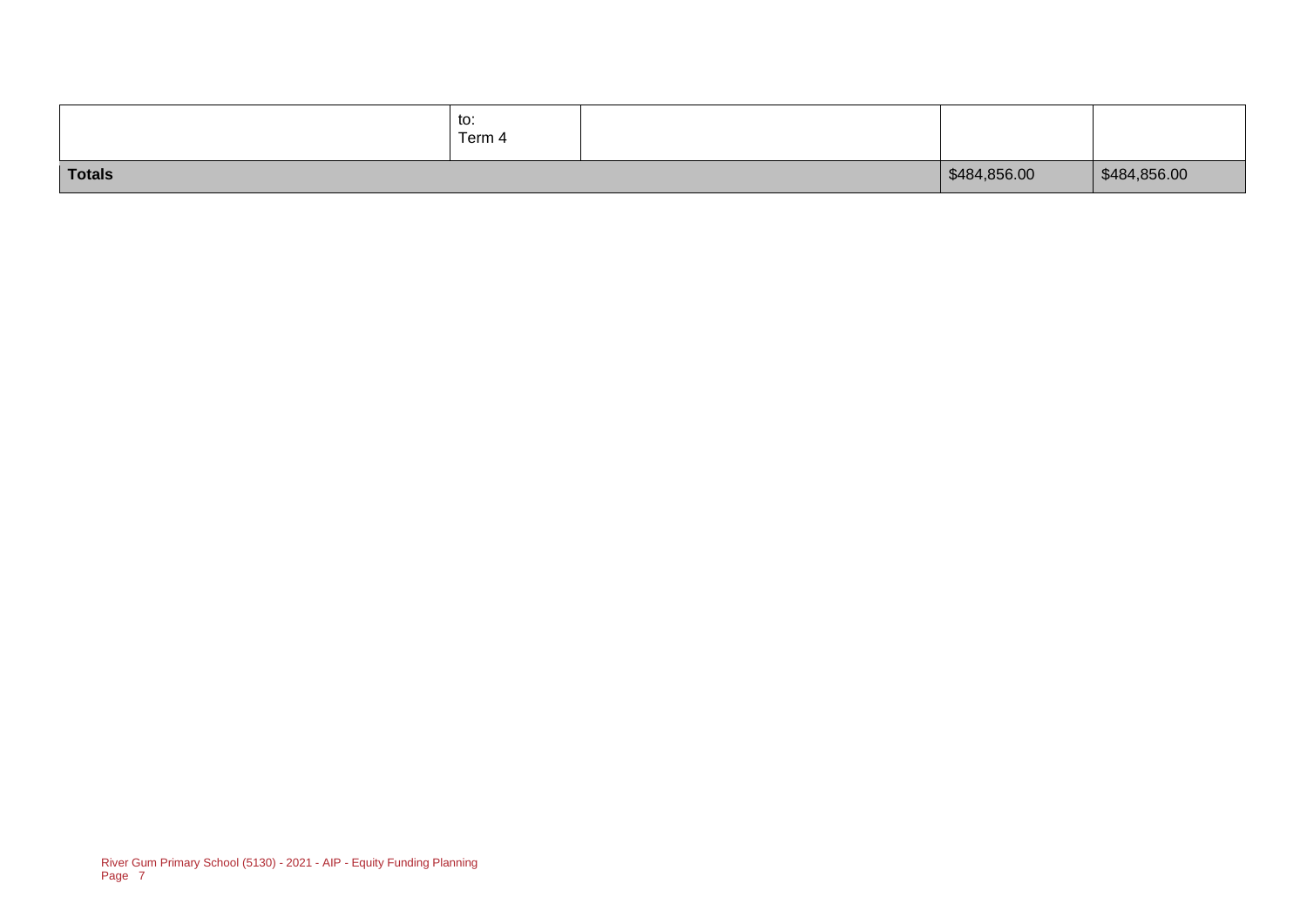## **Professional Learning and Development Plan**

| <b>Professional Learning</b><br><b>Priority</b>                                                                                                                                                                                                                                                                                                                                                                                           | Who                                                                                                                                                                                                                                                | When                             | <b>Key Professional Learning</b><br><b>Strategies</b>                                                                                                                          | <b>Organisational Structure</b>                                                                                     | <b>Expertise Accessed</b>                                                                                                                                                                                                                    | Where                          |
|-------------------------------------------------------------------------------------------------------------------------------------------------------------------------------------------------------------------------------------------------------------------------------------------------------------------------------------------------------------------------------------------------------------------------------------------|----------------------------------------------------------------------------------------------------------------------------------------------------------------------------------------------------------------------------------------------------|----------------------------------|--------------------------------------------------------------------------------------------------------------------------------------------------------------------------------|---------------------------------------------------------------------------------------------------------------------|----------------------------------------------------------------------------------------------------------------------------------------------------------------------------------------------------------------------------------------------|--------------------------------|
| Schedule and organise<br>professional learning in key<br>priority curriculum areas on<br>formative assessment and<br>collecting, analysing,<br>responding to and monitoring<br>data throughout the year:<br><b>Glen Pearsall: Formative</b><br>Assessment<br>Curriculum Day: ES whole<br>school Maths & Reading<br>Approaches<br><b>BASTOW: leading literacy</b><br>Orton Gillingham Training x6<br>staff<br><b>Impact Cycle Coaching</b> | $\overline{\mathbf{z}}$ Assistant<br>Principal<br>$\overline{\mathbf{M}}$ Leadership<br>Team<br>$\overline{\mathbf{M}}$ Leading<br>Teacher(s)<br>$\triangledown$ Learning<br>Specialist(s)<br><b>⊠</b> PLC<br>Leaders<br>$\triangledown$ Principal | from:<br>Term 1<br>to:<br>Term 4 | $\triangleright$ Design of formative<br>assessments<br>$\overline{\mathbf{2}}$ Collaborative<br>Inquiry/Action Research<br>team<br>$\overline{\mathbf{a}}$ Formalised PLC/PLTs | ☑ Whole School Pupil<br>Free Day<br>$\triangledown$ Professional Practice<br>Day<br>$\triangledown$ PLC/PLT Meeting | $\overline{\mathbf{z}}$ Bastow<br>program/course<br>$\triangleright$ Practice Principles<br>for Excellence in<br>Teaching and Learning<br>☑ Pedagogical Model<br>$\overline{\mathbf{M}}$ High Impact<br><b>Teaching Strategies</b><br>(HITS) | $\overline{\boxtimes}$ On-site |
| Develop curriculum units<br>collaboratively with Wellbeing<br>team members. Teachers<br>guide for SEL and wellbeing<br>to be produced each term.                                                                                                                                                                                                                                                                                          | $\overline{\mathbf{z}}$ Assistant<br>Principal<br>$\overline{\mathbf{z}}$ Student<br><b>Wellbeing Co-</b><br>ordinator<br>$\boxtimes$ Wellbeing<br>Team                                                                                            | from:<br>Term 1<br>to:<br>Term 4 | $\overline{\mathbf{z}}$ Planning<br>$\triangledown$ Preparation<br>$\triangleright$ Curriculum development                                                                     | ☑ Formal School Meeting /<br><b>Internal Professional</b><br>Learning Sessions                                      | $\overline{\mathbf{z}}$ Internal staff                                                                                                                                                                                                       | $\overline{\boxtimes}$ On-site |